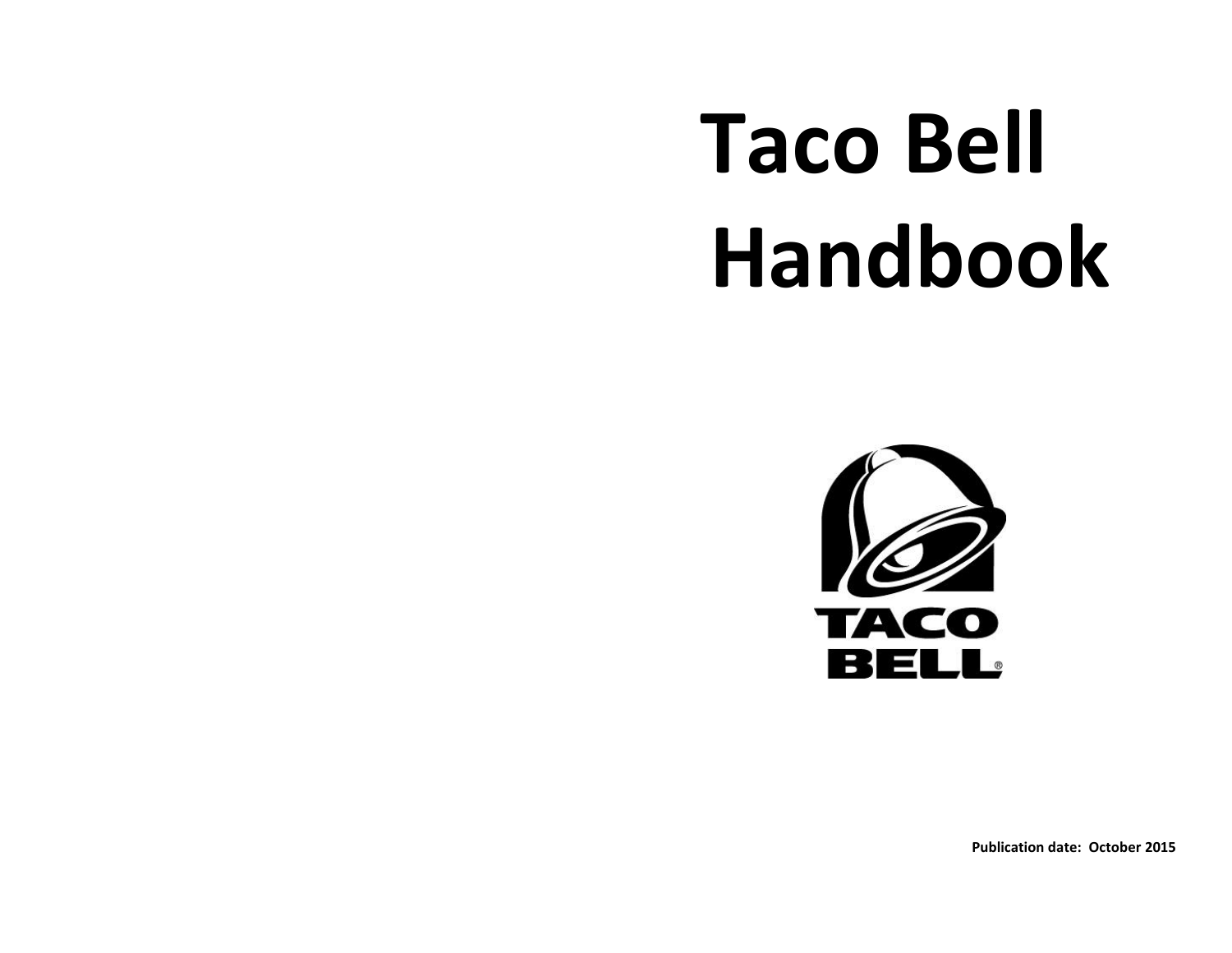## **About this Handbook**

This handbook has important information about your job at K-Mac Enterprises, Inc. a franchisee of Taco Bell. Please read it soon after you get it. Keep it while you work at K-Mac. Read it when you have questions. Use the Table of Contents to help you find what you want.

After reading the handbook, ask your Manger to explain anything you do not understand. If you still have questions, feel free to contact K-Mac's Human Resource Director at 479-646-2053.

#### **Notice to Employees**

This handbook supersedes all previous versions of any handbook covering Team Members. K-Mac reserves the right to amend, revoke, or otherwise modify the contents of this handbook at any time with or without notice. This handbook is not a contract, and the guidelines and information it contains are for general direction only. K-Mac employees are at will employees, which means, that either you or K-Mac may terminate the employment at any time, for any reason or for no reason. Therefore, you should understand that this handbook, the guidelines and information it contains are not intended to and do not create any rights, contractual or otherwise, between K-Mac and you and should not be understood as constituting a commitment to you that the guidelines will be followed in every case. No representative of K-Mac, other than the Chief Operations Officer or Human Resource Director has the authority to change this handbook or guidelines.

You are important to us as a new employee and you're especially important to our customers. Every customer who comes – expects 101% customer satisfaction! That means you should:

- **√** Make and serve hot, great-tasting meals
- **√** Get the order fast and right
- **√** Make sure the restaurant is clean
- **√** Do it all with a smile!

But we promise to give a little more than customers expect. So, to give 101% just do a little extra, like:

- **√** Ask customers how the food is when you walk through the lobby
- **√** Thank them if they say the food is good. Fix the problem if they say it isn't
- **√** Offer to carry a tray when a customer's hands are full
- **√** Hand extra napkins to a customer with a small child

It's as simple as giving customers a reason to come back.

Our founder, Glen Bell, knew this years ago. He offered great food and great service to every customer every day. That's what we need to do too.

With your smile and passion for doing things right, you'll help make Taco Bell everything our customers want us to be.

**Welcome to the Team!**

**1** October 2014

**Table of Contents**

**2**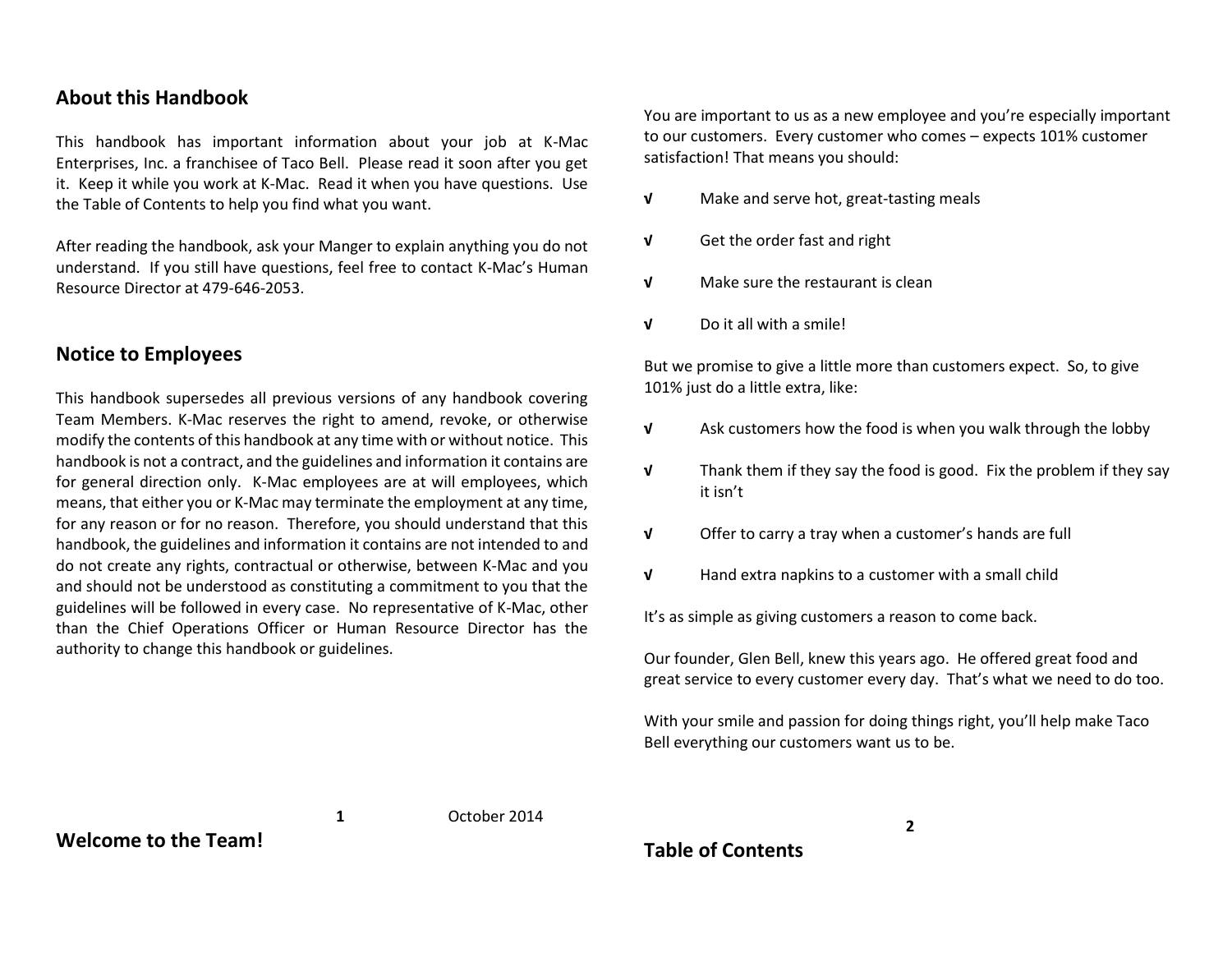| <b>About this Handbook</b>                                | 1  |
|-----------------------------------------------------------|----|
| <b>Welcome to the Team</b>                                | 2  |
| <b>Training-Promotion-Hazardous Communication Program</b> | 5  |
| On The Job at Taco Bell                                   | 6  |
| Do's & Don'ts                                             | 6  |
| Appearance-Looking Good                                   | 8  |
| Being Late or Missing Work                                | 10 |
| <b>Cash Handling</b>                                      | 10 |
| Credit/Debit Card Acceptance Policy                       | 11 |
| <b>Changing Personal Information</b>                      | 11 |
| <b>Company Privacy</b>                                    | 12 |
| Requests for Company or Associate Information             | 12 |
| <b>Information Technology</b>                             | 12 |
| Using L.A.S.T.                                            | 13 |
| <b>Equal Employment Opportunity</b>                       | 15 |
| Employment of Relatives, Spouses, etc.                    | 16 |
| <b>Equipment Restrictions</b>                             | 16 |
| <b>Flyers and Handouts</b>                                | 16 |
| Honesty                                                   | 17 |
| <b>Information from Headquarters</b>                      | 17 |
| <b>Legal Papers</b>                                       | 18 |
| Personal Belongings                                       | 18 |
| Quitting Your Job                                         | 18 |
| Safety                                                    | 19 |
| <b>Food Handling Awareness</b>                            | 21 |
| Security                                                  | 22 |
| Talking with your Manager                                 | 23 |
| <b>Team Meetings</b>                                      | 24 |
| <b>Telephone Calls and Mail</b>                           | 24 |
| Social Media Standards                                    | 27 |

**3**

| <b>Sexual Harassment and Discrimination</b> |       |
|---------------------------------------------|-------|
| <b>Examples of Sexual Harassment</b>        | 29    |
| What You Should Do                          | 30    |
| What Taco Bell Will Do                      | 30    |
| <b>Schedule, Pay, and Benefits</b>          |       |
| Paycards/Direct Deposit                     | 31    |
| <b>Payroll Deductions</b>                   | 31    |
| Work Schedules                              | 31    |
| Work Time and Overtime Pay                  | 32    |
| <b>Family and Medical Leave</b>             | 33    |
| Leave of Absence                            | 34    |
| <b>Rest and Meal Periods</b>                | 34    |
| <b>Meal Discounts</b>                       | 34    |
| Service Date                                | 35    |
| Incentive Contests                          | 35    |
| <b>Vacation Pay</b>                         | 35    |
| <b>Profit Sharing and Retirement</b>        | 36    |
| <b>Appendix A: Corrective Action</b>        | 37-38 |
| <b>Appendix B: Family and Medical Leave</b> | 40-44 |
| <b>Important Names and Phone Numbers</b>    | 45    |
| <b>Acknowledgement of Receipt</b>           | 46    |

# **Table of Contents**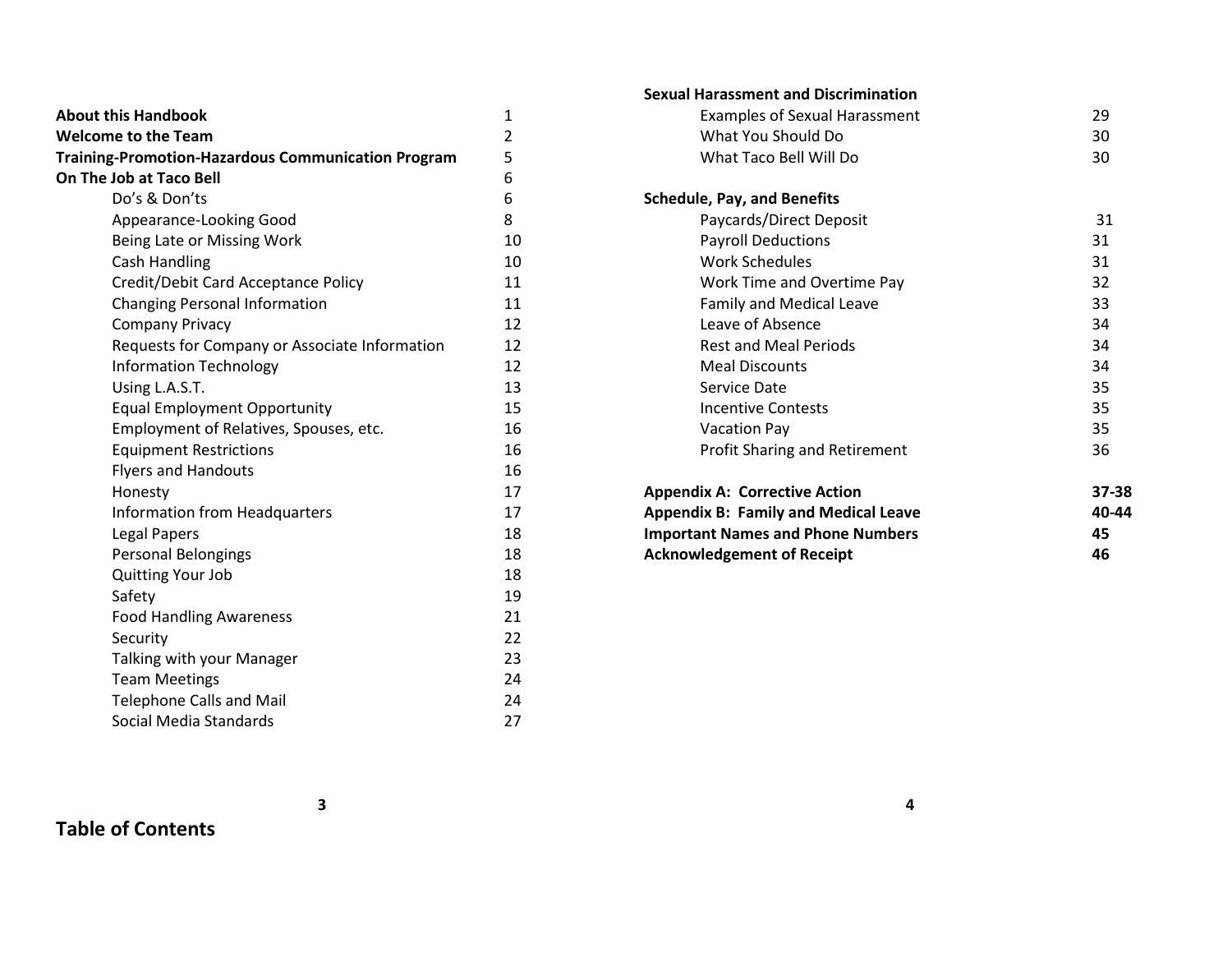# **Training**

# *Getting the Training You Need*

Our goal is to help you learn the skills you need to do well at Taco Bell. Here are some things you should know about training:

- You will be paid while you are in training
- We'll show you how to do things step-by step. Then you'll get to practice.

If you have questions about training, feel free to ask your Manager.

# *Promotions*

We try to promote from within when we can – your skills, enthusiasm, and determination have a lot to do with your career at Taco Bell.

> - You'll learn about the career advancement program during orientation

# *Hazardous Communication Program*

The Taco Bell Hazardous Communication program teaches you about handling certain chemical cleaners.

- If you have a problem with any chemicals, check the Safety Data Sheets in the yellow SDS manual in your restaurant.
- You will need to be aware of the location and contents of the SDS Manual. You must sign the SDS manual sign off log.
- Wear goggles and gloves when you use strong chemicals.

# **On the Job at Taco Bell**

# *Do's and Don'ts*

Here are some guidelines to help you act your best. If you do not follow these points, there may be corrective action, which could include losing your job. Also, if you break the law, you could be arrested by the police and criminally prosecuted. To find out more about corrective action, see Appendix A.

Do…

- Do your work quickly and do it well
- Follow your schedule. Be on time for work and meetings. Come back from breaks on time
- Be sure to eat, drink, read, and smoke only in areas approved by your Manager
- Follow all safety and security rules
- Follow all cash handling policies and procedures
- Be polite to customers and the people you work with. Don't swear
- Get your Manager's permission before leaving work early
- Always drive safely and carefully
- Do what is recommended in this handbook and other Taco Bell manuals. If you are not sure what to do, ask your Manager

Don't…

- Never talk back to customers. Don't do anything to make them angry
- Do not bring weapons of any type in the restaurant or on company property. This is true even if the law permits you to carry weapons. This includes anything that could be used as a weapon
- Never fight with, threaten, or frighten anyone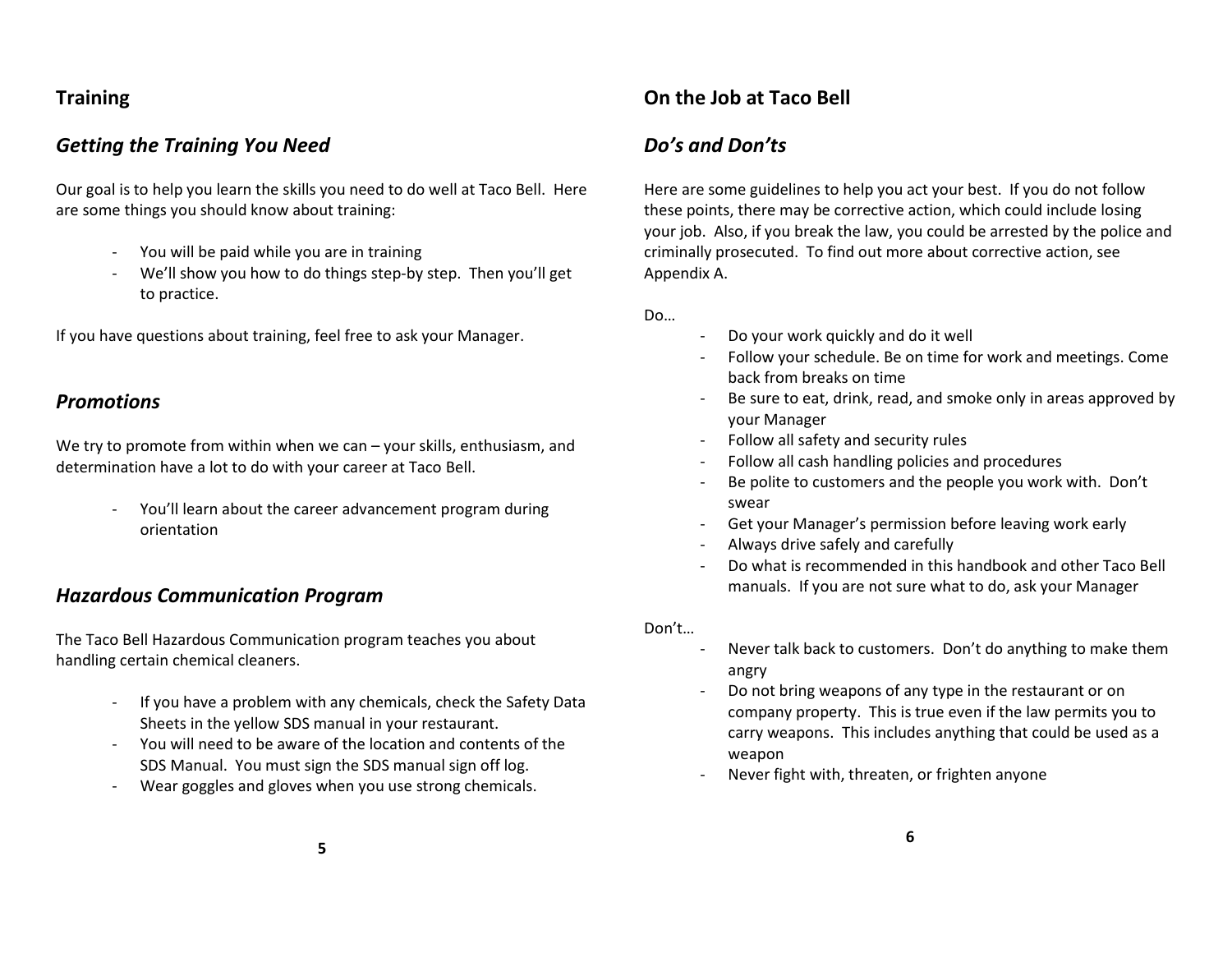- Taco Bell wants to have a drug-free workplace. Having, using, abusing, selling, or giving out prescription medication or illegal drugs or any other chemical substance is not acceptable.
- Do not report to work under the influence of any drug, alcohol or any chemical substance. Do not abuse or use any drug (except those given to you by a doctor and are safe to use), alcohol, or chemical substance. Do not bring these things to work.
- Do not gamble on company property.
- Do not hang around the restaurant, the parking lot or on other company property when off duty.
- Do not abuse, destroy, or steal things that belong to the company, customers, or other associates.
- Do not falsify, steal, or destroy company records.
- Do not give away or eat food without your manager's permission. Never take unsold food out of the restaurant.
- Do not ask for or take tips from customers.
- Do not sleep or chew gum while on the clock.
- Don't abuse meal discounts and other benefits.

# **On the Job at Taco Bell**

## *Appearance – Looking Good*

All Taco Bell restaurant associates should follow our appearance standards. It's important to be proud of the way you look every day. When you look good, Taco Bell looks good.

Your customers want great food and great service. An important part of great service is for you to move quickly, be clean, well-groomed, and dressing in a clean uniform.

- **Move Quickly** You give quick service when you move quickly
	- You must be able to handle the fast pace of our business
- **Be Clean** Keep clean always
	- Wash your hands often, always after using the rest room, and prior to handling food
	- You cannot have strong body odor, or wear strong perfumes or colognes
- **Grooming** Your hair must be neat and clean. Keep it up and off your face and shoulders and under your hat. If a visor is worn, then a hair net must be worn.
	- Fingernails must be clean and trimmed. Polish and fake fingernails are permitted, but must be covered within the food preparation area.
	- Men need to look clean and shaven. Keep sideburns short and mustaches clean and neatly trimmed. Beards and goatees are not allowed.
	- Use as little makeup and jewelry as possible.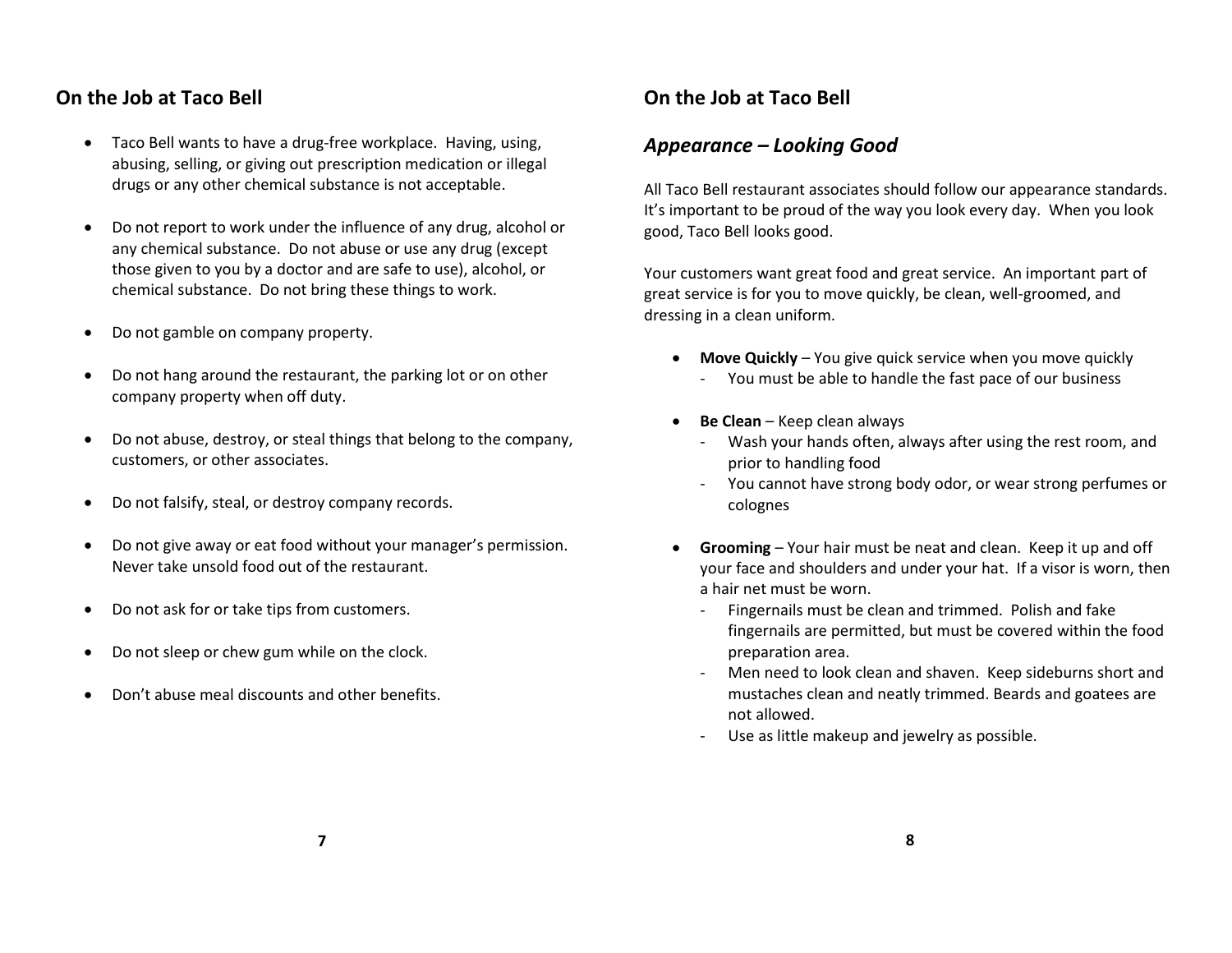- **Uniform –** Your uniforms must always be clean and wrinkle-free. Your uniform shirts and hat will be provided at no cost to you and must be returned in good condition upon termination of employment.
	- Management and Team Members wear Taco Bell approved shirt, pants, belt and shoes (soft leather or other greaseresistant tops with non-slip soles) head covering, and name tag.
	- Visible undershirts must be clean and solid white.
	- Do not wear jewelry in food preparation areas. Jewelry includes watches and bracelets.
	- Team Members may wear up to two post earrings in each ear and one ring on each hand. While in the food preparation area, a glove must be worn to cover a ring with stones.
	- Team Members and Management may not have visible body piercing to include tongue rings, nose rings, eyebrow rings, lip piercing, labrae, gauges, etc.
	- Any offensive or excessive tattoos must be covered.
	- Wear only the correct Taco Bell hat.
	- When you are working, wear your name tag on your shirt where instructed, and make sure it's straight! Don't hang anything from your name tag.
	- Do not wear sunglasses in the restaurant while working. You need a doctor's note for medical exceptions.
	- Leave your pagers, beepers, and cellular phones at home  $-$  you can't use them at work.

If you don't meet appearance standards, you will not be allowed to work until the problem is fixed. If it is not, fixed, there will be corrective action, which could include losing your job.

# **On the Job at Taco Bell**

### *Being Late or Missing Work*

We understand that you will sometimes be late or absent from work. If you are late or absent too often, there will be corrective action, which could include losing your job.

If you are going to be absent or late, let the Manager on duty know at least 3 hours before your shift starts. If there is an emergency, let your Manager know right away. If you miss a shift without your Manager's approval, there will be corrective action. If you miss work two times in a row without your Manager's approval, the company will treat that as though you have quit your job at Taco Bell.

## *Cash Handling*

Here is what to do when you are assigned to work a cash register:

- Count your cash drawer before and after your shift. You are responsible for your cash drawer and its contents.
- Don't let other people use the register
- Keep the cash register drawer closed, except when making change.
- Ring each sale separately. Close the drawer after each transaction.
- Ring each sale right away. Never put money aside to be rung up later.
- Do not make change for yourself. Ask your Manger to do it for you.
- Go to the Manager when you need to do refunds or discounts. The Manager must always approve refunds. You are not authorized to use a manager's code or keys for this process.
- Never cash paychecks or personal checks at the restaurant.
- Your store will not accept personal checks from customers unless authorized by the District Coach. Where authorized, the check must be for the exact purchase amount and must include the following verified information; current physical address, driver's license number, state of issue, expiration date, home and work phone numbers.

If you do not follow these procedures, or your cash drawer is seriously over or short too often, there will be corrective action, which could include losing your job.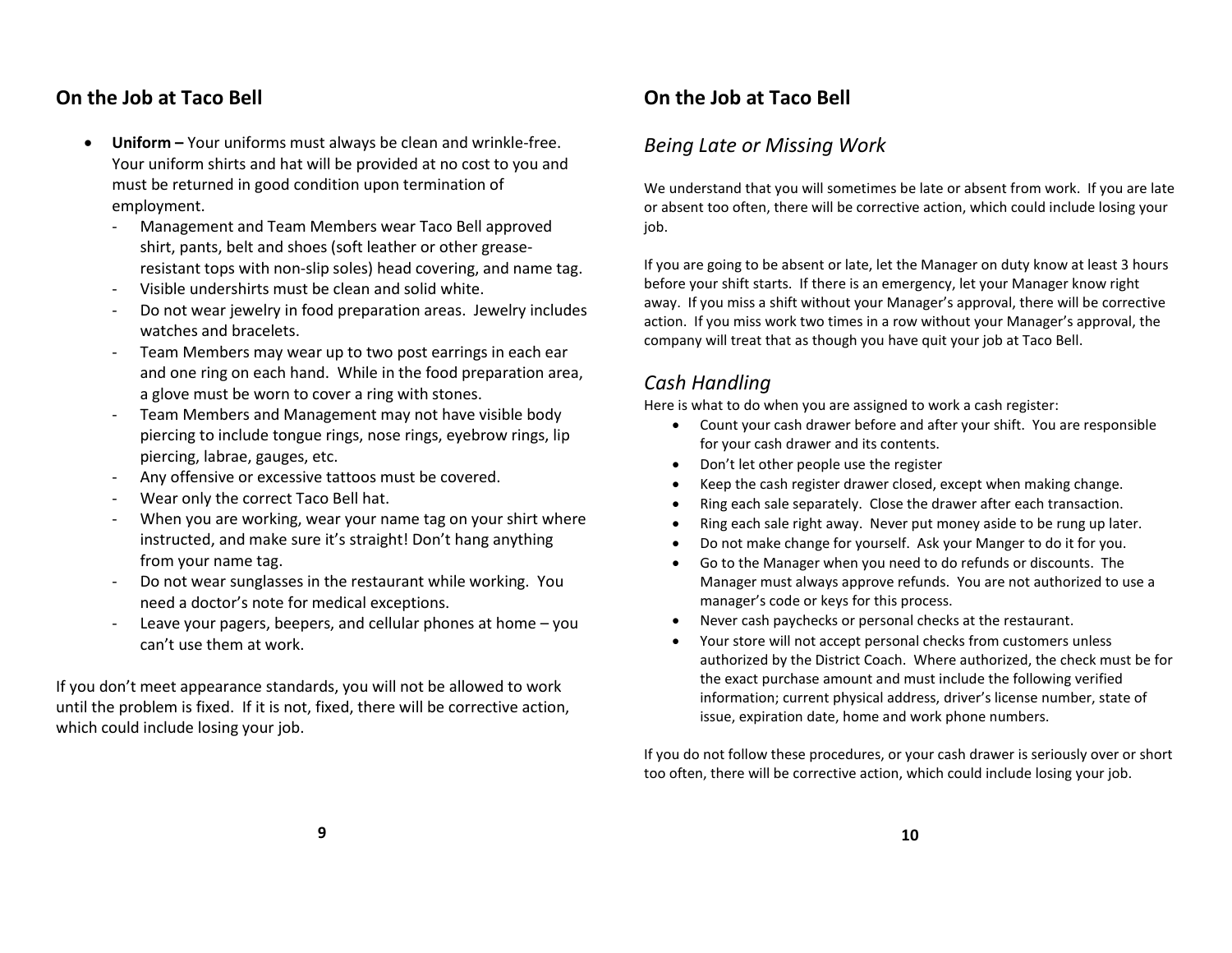## *K-Mac Credit/Debit Card Acceptance Policy*

This policy applies to all store employees including Mangers, Assistant Managers, Shift Mangers, Hourly Team Members and District Coaches.

All credit card numbers that appear on receipts / reports are required to be truncated. Both the customer's copy and the store's copy of the credit card receipt must be truncated. If you notice that any receipts have the customer's full account number, you must notify the Help Desk immediately to have the full number removed (877-646-8148). It is against the law to copy or electronically record any data from the customer's credit / debit card for any reason. All credit / debit card receipts must be placed in the register after the transaction. The Manager in Charge (MIC), will then place these receipts in a secure location, either in the office or in the safe, and send them to the office in the weekly packet. In the event a customer leaves their credit / debit card at the store it is to be turned in to the MIC. The MIC will store the card in a secure location for 48 hours. If no contact has been made with the customer after this time, the MIC should call the customer service 800 number on the back of the card and follow the directions given for disposal of the card.

Failure to follow the K-Mac Credit / Debit Card Policy may result in termination.

# *Changing Personal Information*

Let your Manager know if any of your personal information changes. This includes your name and address, marital status, and number of dependents. Due to your personal changes, you may want to complete new federal and state income tax forms. In the event you leave Taco Bell, you must provide a current address for final W-2, and if applicable, profit sharing/retirement notification purposes.

# **On the Job at Taco Bell**

## *Company Privacy*

When you work at Taco Bell, you will learn things that you should not talk about outside the restaurant. This includes product procedures and business plans. Talk about business matters only when you are at work.

Information about Taco Bell and its associates is private. This includes work schedules, phone numbers, home addresses and any other personal information. Don't discuss this information with anyone. Refer all requests for information to the Manager on Duty.

# *Requests for Company or Associate Information*

Sometimes, people ask questions about Taco Bell or its associates (including exemployees). People who might do this might include the police, health inspectors, or news reporters. Tell any of these people that they'll have to speak to the Manger on Duty. Say nothing else.

# *Information Technology*

Do not use information technology, voice mail, computer equipment or any other company property for non-business purposes including, but not limited to sending, receiving, printing, displaying, performing or otherwise disseminating material that may be abusive, obscene, pornographic, defamatory, harassing, grossly offensive, vulgar, threatening or malicious.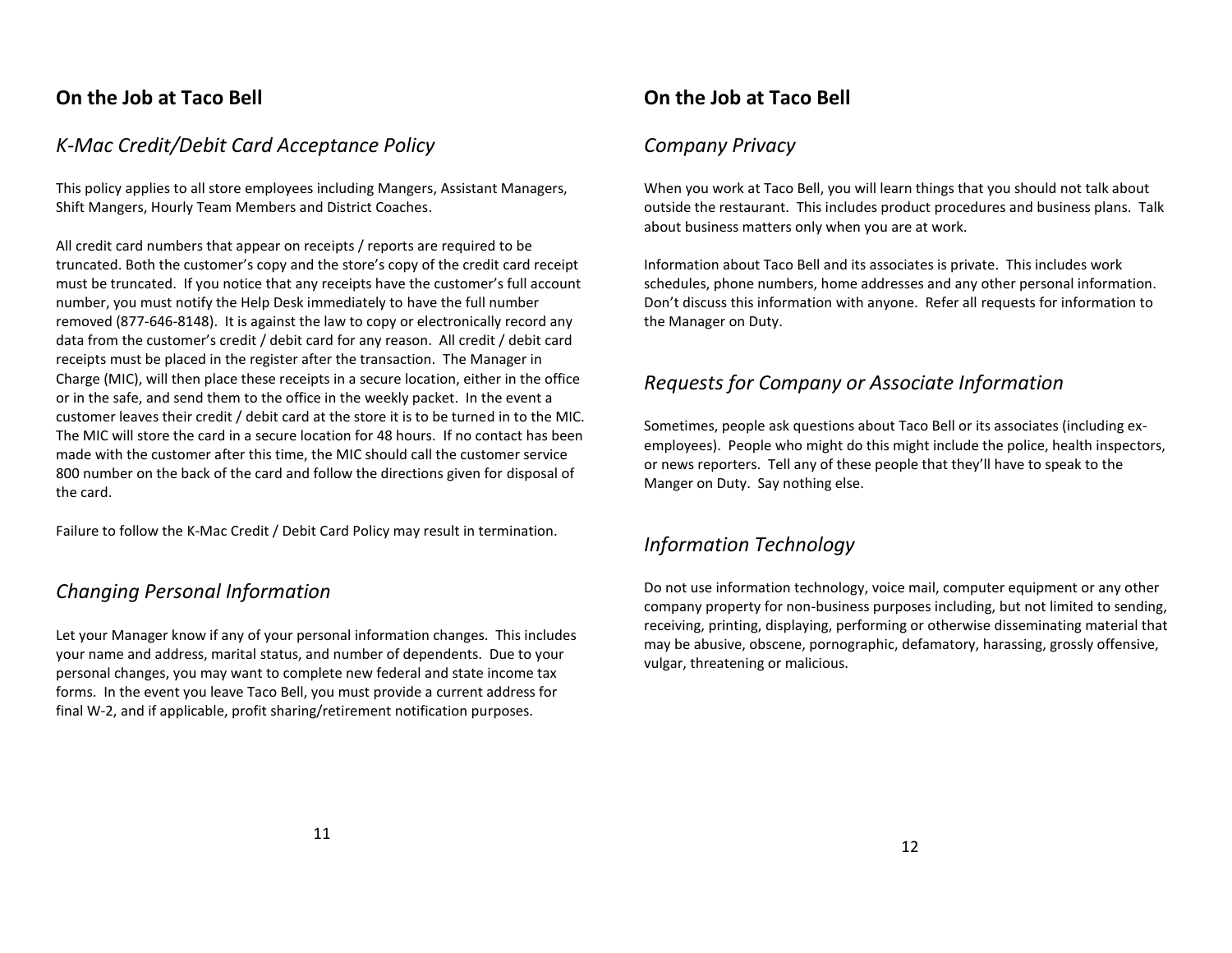# *Using L.A.S.T.*

Use "L.A.S.T".: to solve customer problems. Here's how it works:

- **Listen –** Make sure you understand the customer's problem
- **Apologize for the problem** Even if it's not your fault
	- When you apologize, you should really mean it.
- **Satisfy the customer** Fix it! With Manager permission, you may:
	- Replace the item or order as a way of saying that we're sorry
	- Do something extra!
		- \*\* Offer your customer a coupon. The customer will try us again – and we'll get it right next time!
		- \*\* Offer a free drink when a customer must wait for an Order
		- \*\* Or offer a free side item
	- If a customer has an expired coupon, take it anyway
	- If you aren't sure ask your Manager exactly what you should do
- **Thank your customer and apologize again.**
	- This lets customers know we value their business and the chance to make things better

#### REMEMBER:

- No one is perfect all the time
- L.A.S.T. helps you solve problems in a quick and friendly way.

# **On the Job at Taco Bell**

# *In a Friendly Manner*

Be friendly to customers and co-workers. It's good for business, and it makes Taco Bell a better place to work. Here are some things you can do to make this happen:

- Do more than the customer expects. "Wow" the customer.
- Let customers know you appreciate their business.
	- Your words must tell them
	- Your actions must show them
- Never be rude to a customer.

# *What is Rudeness?*

We've listed some ways people are rude. This list is not complete, but it covers the main points.

- Rudeness is:
	- Swearing or talking dirty
	- Shouting or yelling.
	- Throwing or grabbing things from anyone
	- Acting angry
	- Making a co-worker or customer feel unwelcome
	- Ignoring a customer on purpose

Your manager can decide if your behavior is rude. If you are rude, there will be corrective action, which could include losing your job.

We use corrective action because we don't want associates to be rude. It just doesn't belong in our restaurants. If you see your Manger ignoring rude behavior, call the K-Mac office and speak to the District Coach.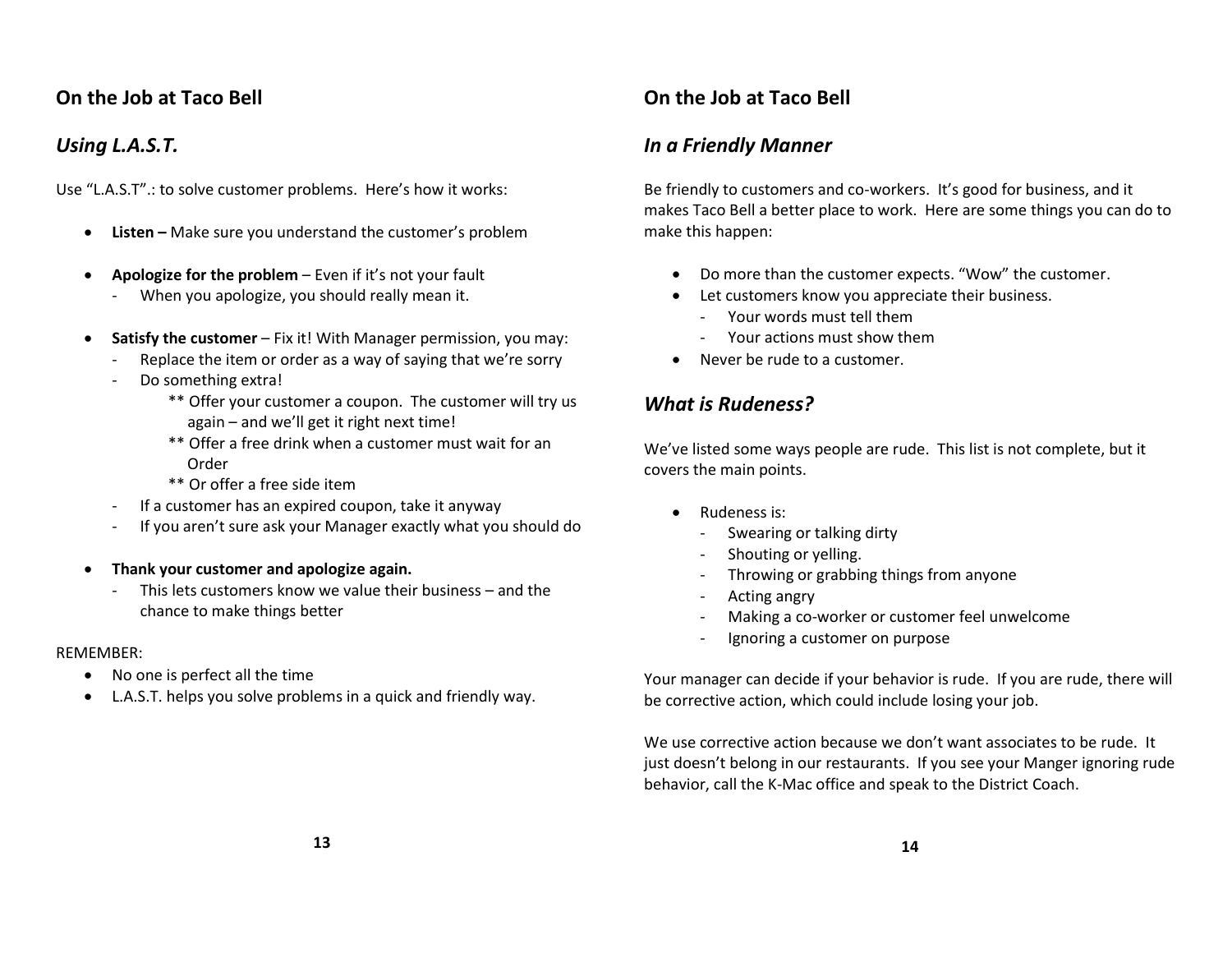# *Equal Employment Opportunity*

We want to have a workplace free of discrimination, sexual harassment, as well as other types of harassment based on race, national origin, and other characteristics.

- To do this, Taco Bell gives equal opportunity to all applicants and associates without regard to race, color, religion, sex, age, marital status, national origin, or citizenship. We will also provide qualified disabled applicants and associates with reasonable accommodations that do not impose an undue hardship or expose themselves or co-workers to a health or safety risk.
- Taco Bell will not punish or discriminate against any applicants or associate who:
	- Oppose or has opposed any employment practice that is believed to be discriminatory or illegal
	- Filed a charge of employment discrimination
	- Testified, assisted, or participated in any way in an investigation, proceeding or hearing related to discriminatory or illegal employment practices.

Taco Bell and its associates will obey all federal, state, and local equal employment opportunity laws.

# **On the Job at Taco Bell**

# *Employment of Relatives, Spouses, and Persons in Close Personal Relationships*

We prefer not to have relatives working together in a direct or indirect reporting relationship. The same is true for associates who are dating, are married, or have a close personal relationship. All associates have to tell us if they are involved in a close personal relationship.

If possible, we will transfer one person in such a relationship so he or she does not supervise the other. We do this so there is no chance of special treatment or other problems.

## *Equipment Restrictions*

To meet Federal Child Labor Regulations, persons under the age of 18 must not do the following:

- Operate a motor vehicle for company business or work as driver helpers.
- Clean, operate, or maintain the Hobart food chopper.

# *Flyers and Handouts*

Do not hand out leaflets, papers or other non-Taco Bell materials in the restaurant without permission. Only the Corporate Office can give you permission.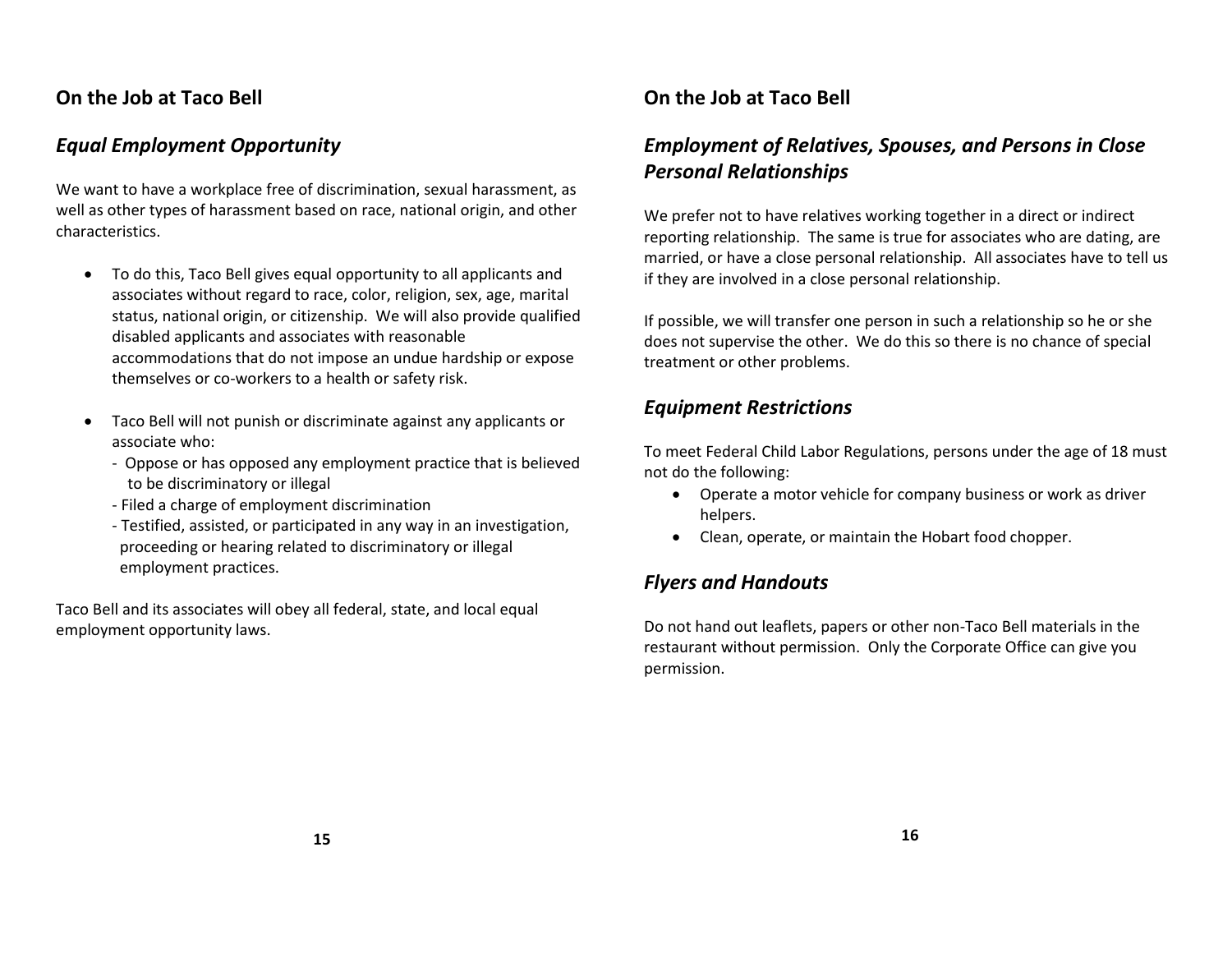## *Honesty*

We know that most of our associates are honest. That's a good thing, because we will not put up with dishonesty. A dishonest associate cheats everyone; the customers, other associates and Taco Bell.

If you do not follow company cash handling and security procedures, there will be corrective action, which could include losing your job. If you break the law, you could also be arrested by the police and criminally prosecuted.

Team Members may be asked to take a polygraph test in the event K-Mac suffers an economic loss, economic injury, or an incident of industrial espionage or industrial sabotage and it is reasonable to suspect your involvement based on your access to the property in question. Please refer to the Employee Polygraph Protection Act (29 U.S.C. 22, 2001 et al, as amended) or the Federal postings in your store for more information, including rights and restrictions under this Act.

# *Information from headquarters*

The people at K-Mac Headquarters want you to know the latest news. To do this, your restaurant gets newsletters, bulletins and reports.

Your Manager should review these with you to make sure you know what is going on at Taco Bell.

# **On the Job at Taco Bell**

# *Legal Papers*

If legal papers are delivered to the restaurant while you are working, tell the Manager on duty. It's the manager's job to receive all such items.

**Legal papers include lawsuits, garnishments, subpoenas, summons, and complaints. Written requests for insurance, safety or associate information are also legal papers. Your Manager must notify the K-Mac office immediately when legal papers come into the restaurant. Not doing this can lead to corrective action.**

# *Personal Belongings*

We do all we reasonably can to prevent theft. But you are responsible for your own personal property in the restaurant, parking lot, and on all other company property.

For your own protection, do not bring things like jewelry or large amounts of cash to work

# *Quitting Your Job*

If you decide to quit tell your Manger at least two week ahead. If you don't, you may not be allowed to work for Taco Bell again.

Be sure to return anything that belongs to Taco Bell, like your uniform. If you don't you might have to pay for it.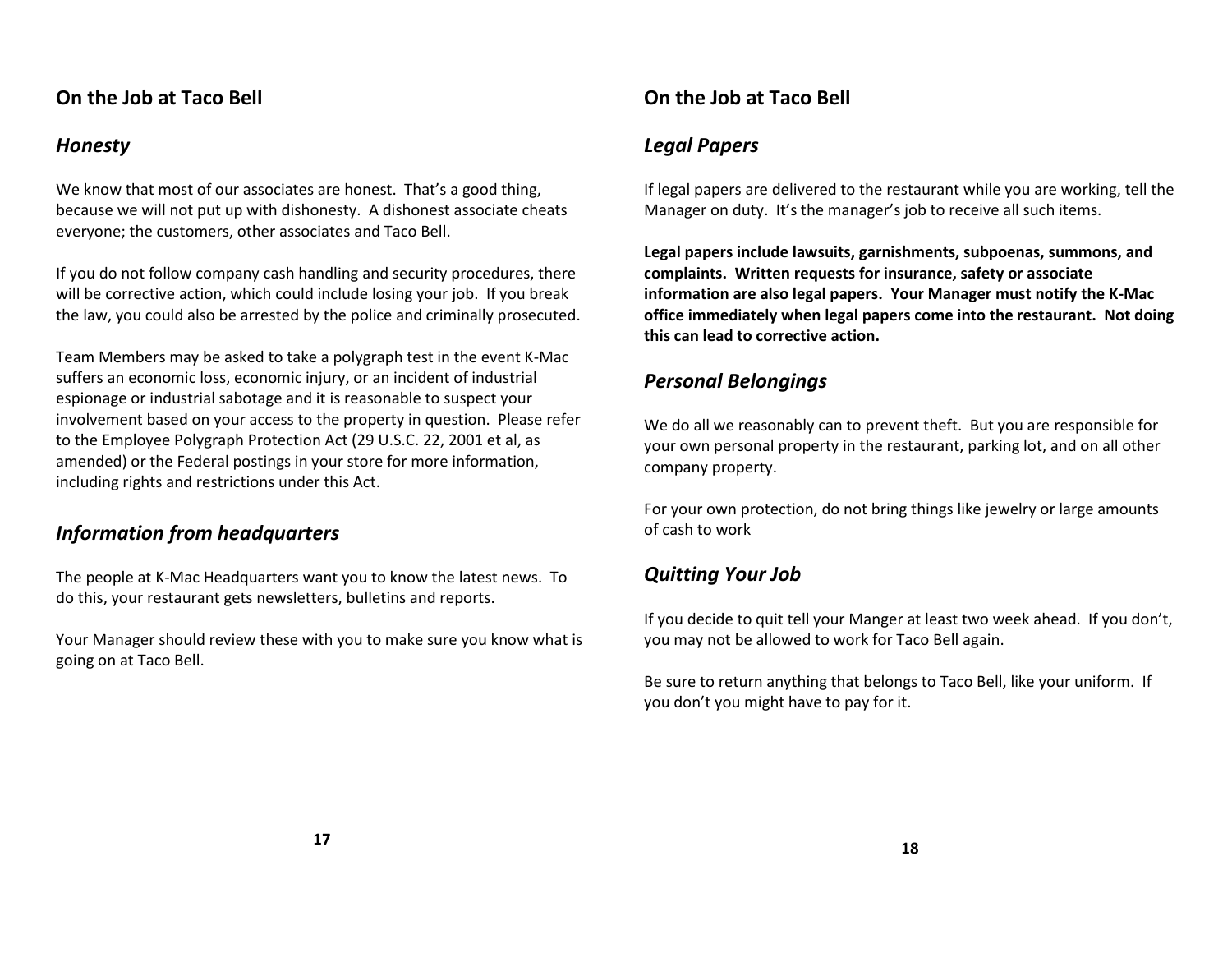# *Safety*

Taco Bell wants to have a safe place for you to work – and safety is an important part of your job. Prevent accidents – follow these safety tips:

#### **Burn Prevention**

- Use caution when stirring or using sauces on the line. They are hot and can burn you. Avoid dropping the ladle in the saucethis causes splashing.
- Use extreme caution when working with hot or boiling water. The water and hot water equipment can burn.
- Always wear heat resistant safety gloves and apron when frying and handling hot food, hot pans, and "boil in bag" products
- **Cuts**
	- Use a knife for cutting produce only. Do not use a knife to cut open boxes or soap packages. Use only safety scissors for opening plastic bags. Use only the approved box cutter for cutting boxes.
	- Never put knives in a sink full of water. Wash immediately and put them in their proper location.
	- Always wear the cut resistant safety glove when using a knife. If you are not sure of where gloves are, ask your manager.
- **Slip and Falls**
	- Immediately clean spills or things dropped on the floor so no one slips
	- Use the wet floor sign when mopping
	- Always walk
	- Wear shoes that have low heels and rubber slip resistant soles

# **On the Job at Taco Bell**

- **Back Injury**
	- Never lift anything that is too heavy for you. Ask for help.
	- When lifting heavy things, bend your legs and keep your back straight. Straighten your legs to lift the object. Always wear the back support when putting stock away, changing sodas, or carrying heavy cases of food or supplies.
- **Miscellaneous**
	- The BC extinguisher is for grease and electrical fires. The ABC extinguisher is for other types of fires
	- Ask your Manager to show you how to use them. Also ask how the Ansul System works.
- Immediately report all injuries to the manager on duty
- A first aid kit is located in the restaurant
- Know the safety points listed in The Answer Book.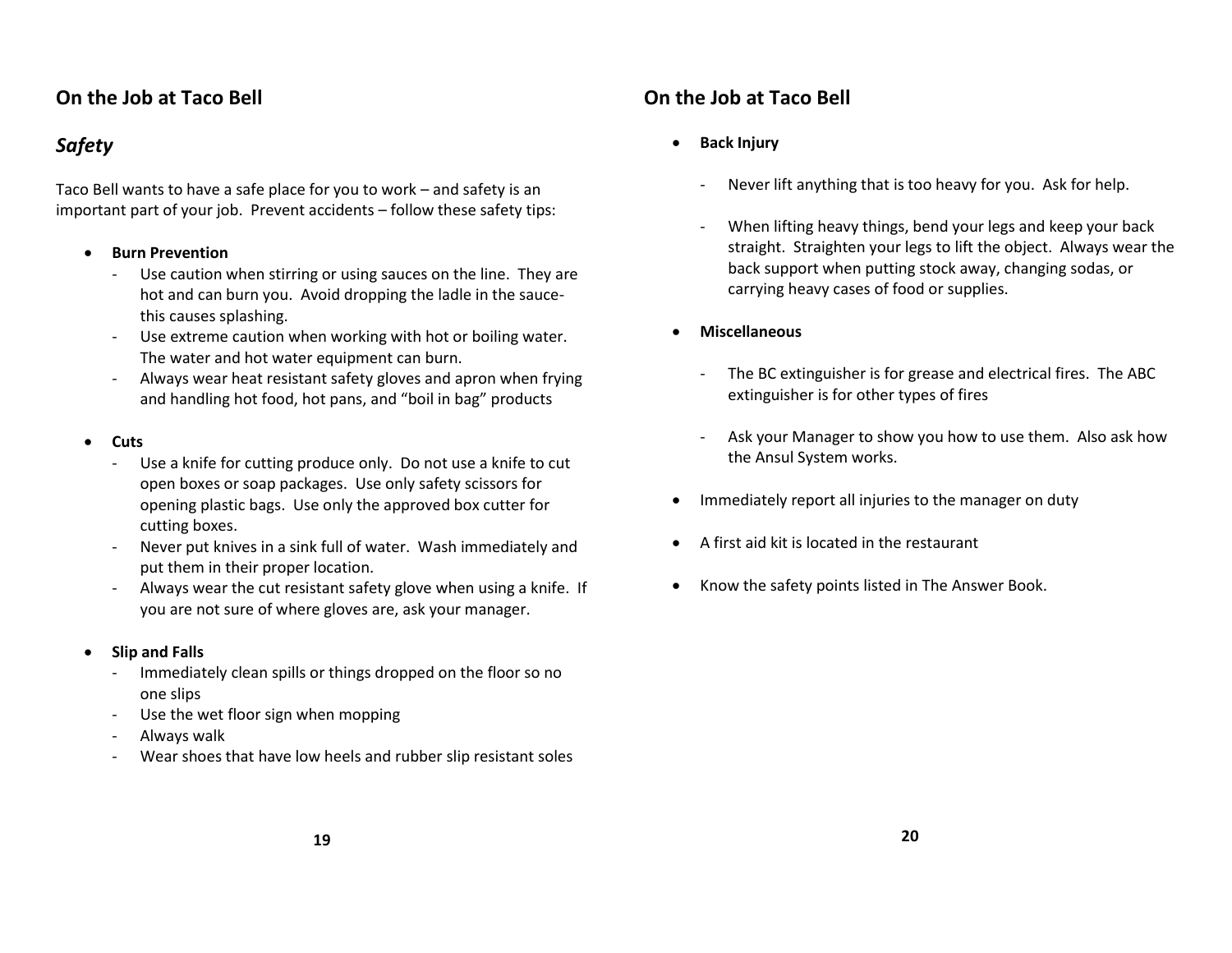## *Food Handling Awareness*

Personal Hygiene at the Restaurant

There are several steps we take while at work to keep ourselves and our guests healthy. Listed below are some examples:

- Wear a hat to keep your hair out of the food
- Report all illnesses to the Manager on duty (i.e. diarrhea, flu symptoms, Hepatitis A)
- All cuts must be reported to the Manager on duty
	- If the cut is on the hand or finger, a disposable glove must be worn over the Taco Bell Blue Band-Aid. (Your manager will make an effort to assign you away from food production.)
- After any of the following activities wash your hands with hot water using antimicrobial soap. Dry your hands using a paper towel then use hand sanitizer:
	- Touching nose, hair, ears, etc.
	- Blowing nose
	- Sweeping/cleaning
	- Handling money
	- **Smoking**
	- Dining Room/Lot Check
	- Eating/Drinking
	- Using restroom
	- **Coughing**
	- **Sneezing**

Always wash your hands prior to handling/preparing food.

# **On the Job at Taco Bell**

# *Food Handling Awareness*

Proper Hand Washing

- Use hot water
- Moisten hands, use antimicrobial soap and lather up
- Rub hands together 15-20 seconds
- Rinse thoroughly
- Dry hands with paper towel
- Apply hand sanitizing gel, by using a paper towel to dispense the sanitizing gel

# *Security*

The security of our associates, customers and restaurants is very important to all of us. Here's what you can do to help our security.

- Be very careful at restaurant opening and closing. Robberies happen most often at these times. Only park in approved areas.
- **Keep back door locked always**
- Keep all doors locked until you are ready to open
- **Never open the back door after dark**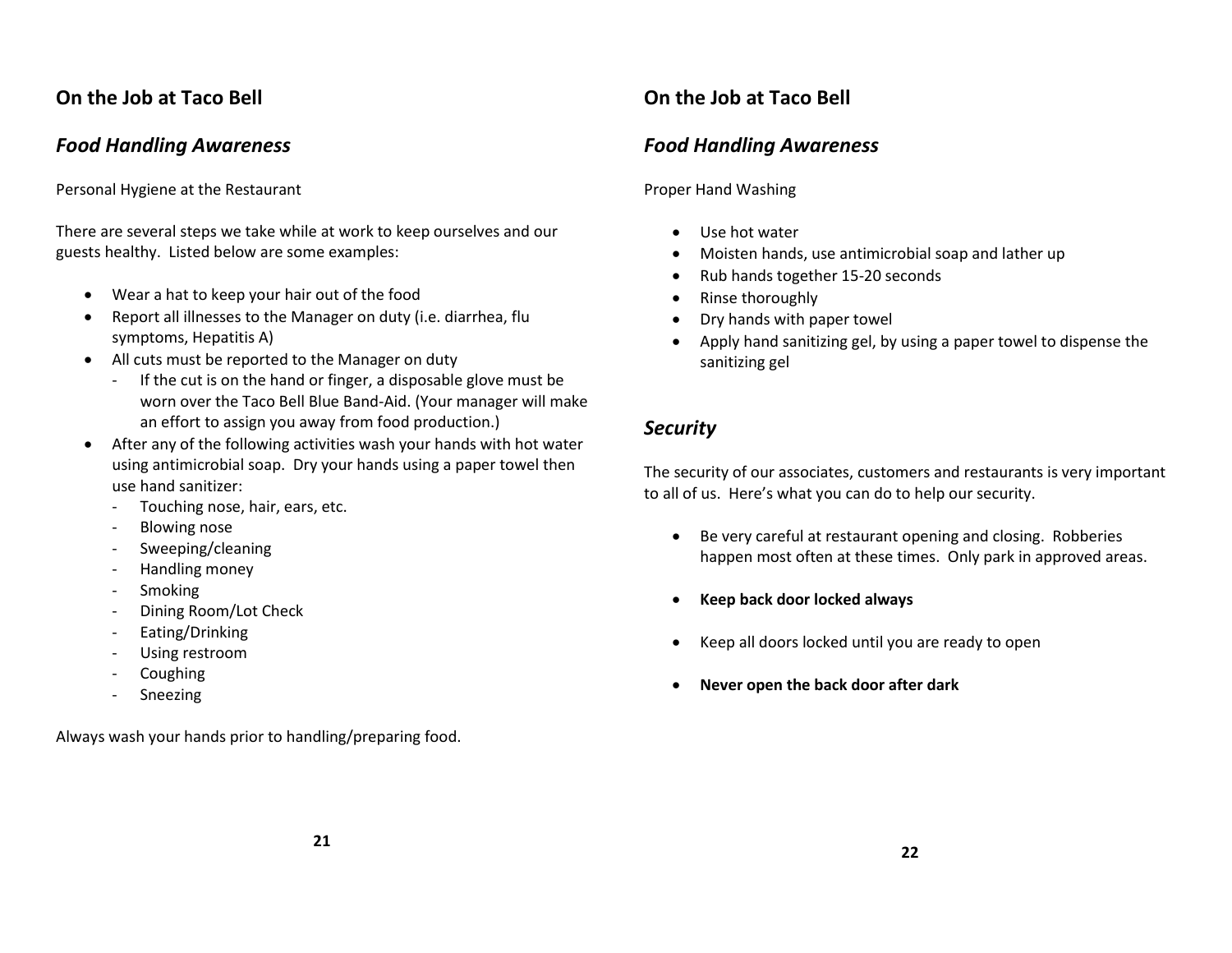# *Security*

- Do not allow anyone in the back of the restaurant without your Manager's OK. Unauthorized personnel, including friends, relatives and off duty team members are not permitted in the restaurant after closing, before opening and when the drive thru is open but the dining room is closed.
- Never close the restaurant alone.
- Never leave the restaurant to stop a disturbance in the parking lot.
- Tell your Manager when you see strange things or suspicious people.
- Know how to use the alarm system.
- Report all criminal incidents to the police. Let your Manager know right away if police or an ambulance responds to a problem in the restaurant or parking lot.
- Complete the "Safety and Security" training in the Taco Bell Learning Zone
- Know the security and robbery points listed in The Answer System.

# *Talking with your Manager*

If you have a question or problem about your work, talk to the Manager. If your Manager cannot answer your questions or help with your problem, he or she may be able to tell you with whom you need to talk.

# **On the Job at Taco Bell**

# *Team Meetings*

From time to time, your Manager will hold Team Meetings. These meetings will serve to share company policies and procedures, restaurant performance, or to give special thanks to the team. Go to these meetings – they're important. You will be paid for the time you spend in these meetings.

# *Telephone Calls and Mail*

The telephone is an important part of business. It should only be used for business purposes or personal emergencies. If there is an emergency and you need to use the telephone, ask the Manger on duty.

- Do not have personal mail sent to the restaurant.
- Never charge long distance calls or personal mail to the company.

Some employees of K-MAC Enterprises, Inc. will be issued cell phones and/or other wireless devices. These devices should be used for professional business purposes only. District/Market Coaches are not to text restaurant managers or employees. Restaurant Manager's (including Assistant's and Shift Manager's) personal cell phones should not be used to store company information (i.e. Team Member's phone numbers, email addresses or home addresses). All calls from management personnel to restaurant employees should be made from company provided phones. Managers are not to call, text or email restaurant employees from their personal phones. Any violation of these policies could result in disciplinary action, up to and including termination.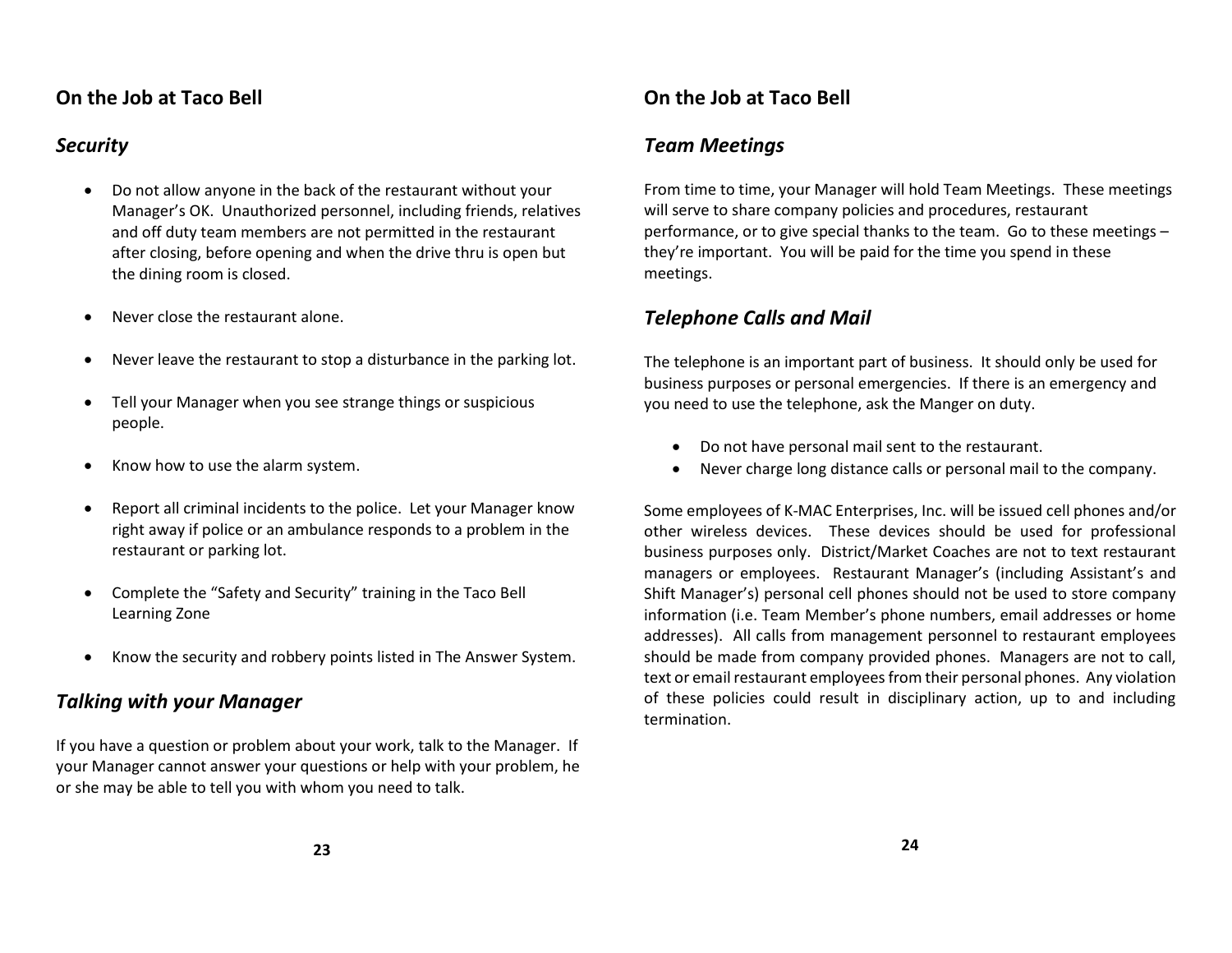## *Telephone Calls and Mail*

#### **Cell Phones In Restaurants**

No cell phones, PDA's or other WiFi enabled devices will be allowed in the restaurants unless they are paid for and authorized by the company. Pagers and beepers are also not allowed. This applies to salaried Management as well as hourly employees. Only authorized personnel such as Above Store Leaders and other field people whose phones are provided and paid for by K-MAC will be allowed to have phones in the restaurants.

#### **Driving Using Cell Phones**

The use of cell phones/PDA's while driving has resulted in numerous accidents and we advise you wait until you have stopped the car prior to using your cell phone/PDA. However, if you choose to use the cell phone while the car is in motion, please use caution and follow these suggestions:

- 1. Familiarize yourself with every feature and function of your phone, especially placing and receiving calls.
- 2. Program frequently called numbers into your phone's memory.
- 3. Wait until you stop at a light or pull off the road to dial or ask your passenger to dial for you.
- 4. Make sure your phone is easily accessible, within comfortable reach and as close to your line of vision as possible.
- 5. Learn to use your phone without looking.
- 6. Do not use your cell phone in distracting traffic situations.
- 7. Use caution when you stop to use your phone, parked callers have been victims of phone theft and other crimes.
- 8. If you need to make notes, stop the car or use your voice mail.
- 9. Disconnect your cellular phone if using jumper cables the power surge could burn out your phone.

# **On the Job at Taco Bell**

## *Telephone Calls and Mail*

**Please Note:** Every attempt should be made to not use your cell phone/PDA while your vehicle is in motion. Some jurisdictions even restrict/prohibit the use of cell phones while operating a moving vehicle. It is the responsibility of each driver to be aware of such laws and to operate in accordance with the laws.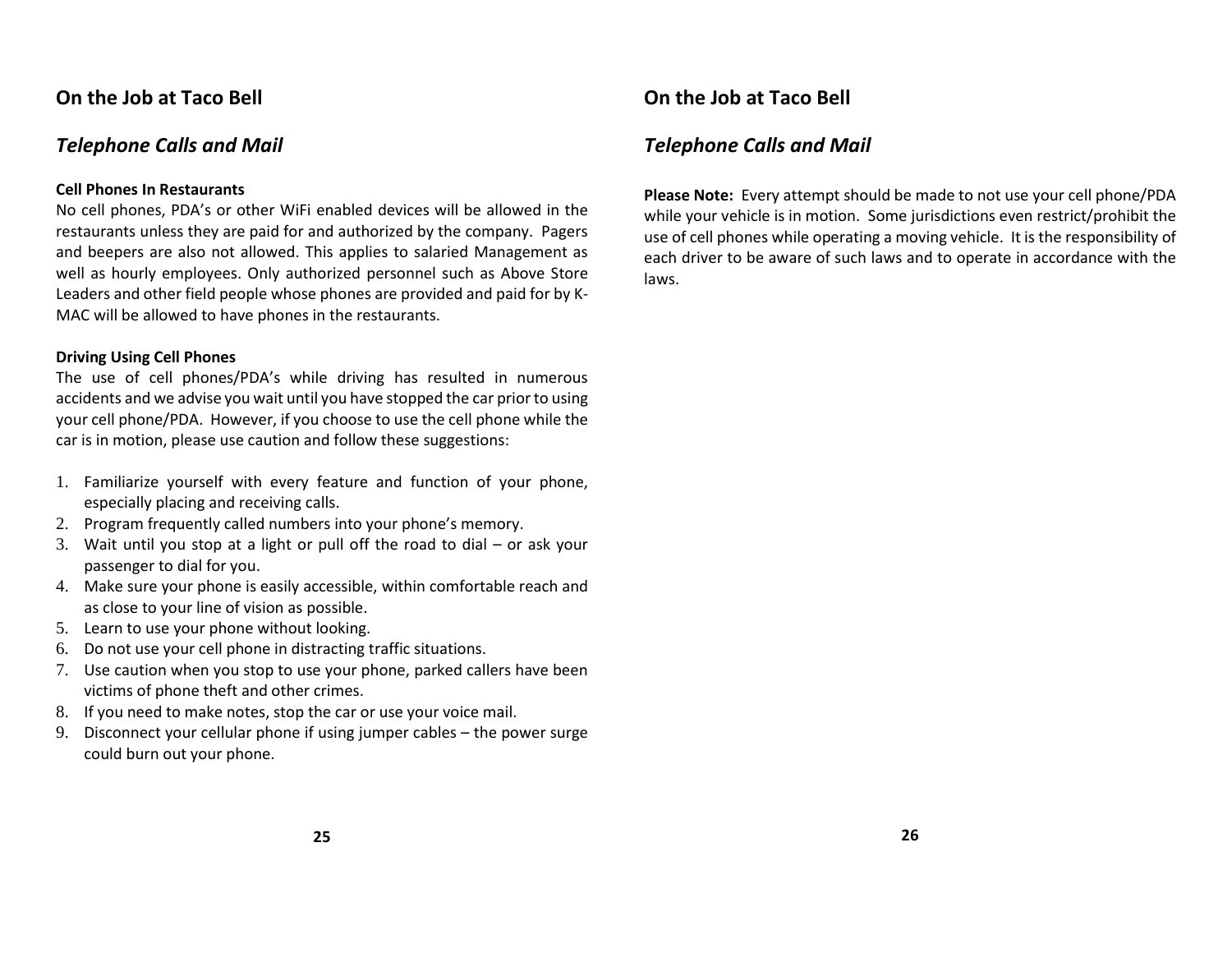## *Social Media Standards*

With the popularity of new social media **("Social Media")**, such as YouTube, MySpace, Facebook and Twitter, it's important that you understand how your behavior and participation on Social Media can affect yourself, your job and **K-MAC and Taco Bell**. You are personally responsible for anything you do, say and post on Social Media, even if you do not use your real name. As an employee at a **K-MAC** restaurant, you must follow these social media standards listed below at all times.

#### **STANDARDS**

**DON'T** use any type of camera, video or recording device, including cell phone cameras, in the restaurant. The only exception is for recognition activities or other business uses approved by your District Coach, using company provided equipment.

**DON'T** post or text any of the following:

- Videos or photos of the restaurant or anything that happens in the restaurant.
- Videos, photos or sound recordings that violate workplace policies, including Food Safety Procedures and Anti-Discrimination and Harassment Policy.
- Inappropriate videos or photos that reflect poorly on yourself, your job, K-MAC or the brands we operate, or your community or could harm another person's reputation.
- K-MAC or Taco Bell brand information, including operational standards, job aids, training materials, workplace policies and product specifications.
- Personal information of others, such as name, phone number, address and Social Security number

**DON'T** claim or leave the impression that you are speaking on behalf of Taco Bell, K-MAC or the brands we operate.

# **On the Job at Taco Bell**

# *Social Media Standards*

**DON'T** use Social Media to complain or report concerns about things that happen in the restaurant. Instead, talk with your Restaurant General Manager or your District Coach.

**DO** make it clear that what you are saying on Social Media is your own opinion.

**DO** think about the possible effects of your post before you create or publish it.

**DO** keep in mind that the franchisors and/or K-MAC monitor online postings and will report **ANY** crimes, including theft, vandalism, health code violations, food tampering / safety issues, to the proper authorities. **DO** call the K-MAC Corporate office at (800) 722-5022 if someone is videotaping or taking pictures anywhere in your restaurant without permission from your District Manager.

**NOTE:** This does not apply to recognition activities and other approved business uses, with company provided equipment.

•K-MAC/Taco Bell employees must not use Social Media to make statements or to communicate personal non-business information which would violate any of our Handbook Rules or Policies and Procedures. For Example: Sexual Harassment Policy, sexual comments/innuendo, threats of violence, bullying, etc.

#### **REMEMBER**:

- **If you violate any of these Standards, you WILL be:**
	- **Subject to discipline, up to and including termination.**
	- **Subject to criminal charges if you violate any food safety standards or otherwise tamper with any food in the restaurant.**
- **Even when you delete a post, it can be stored online forever.**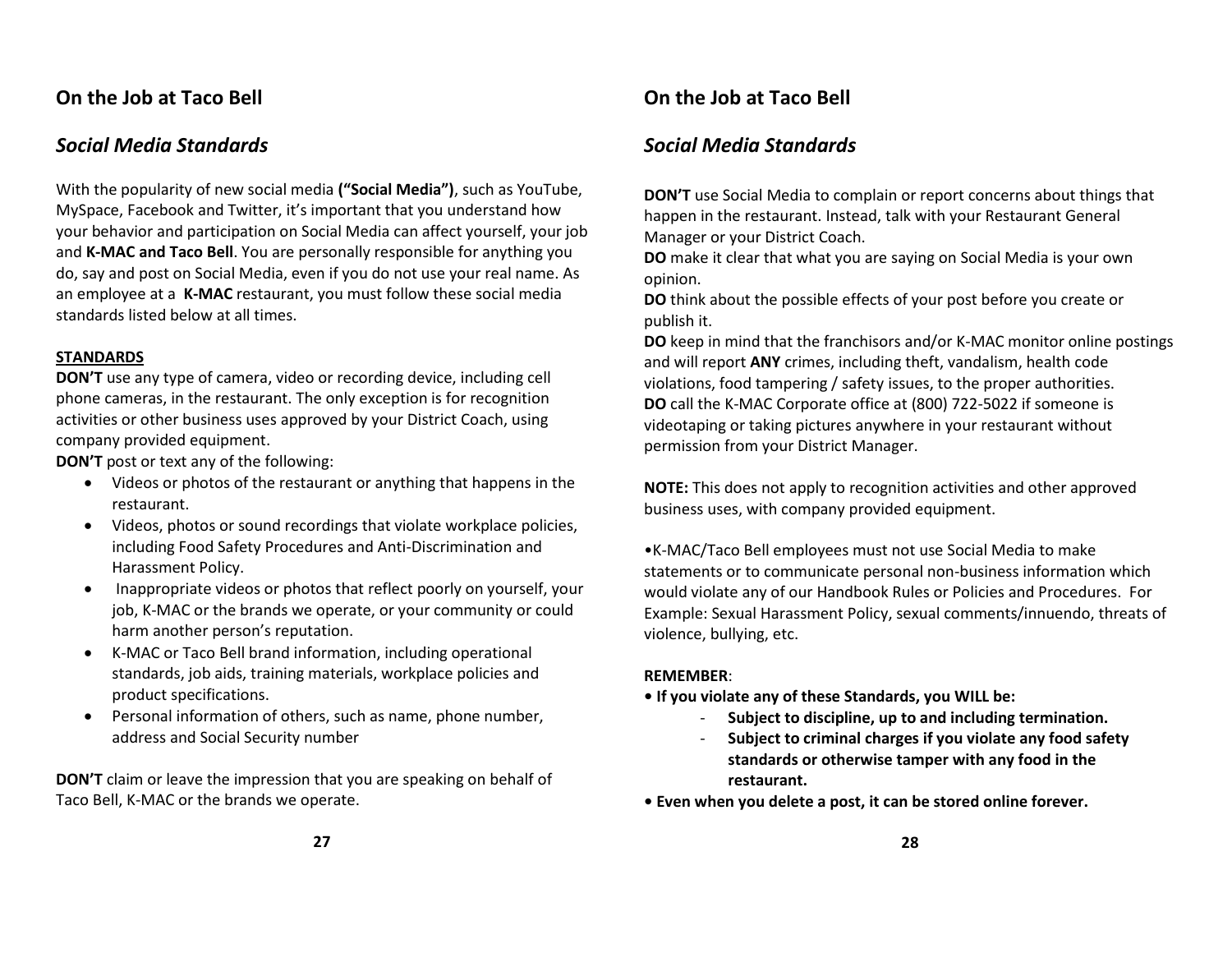# **Sexual Harassment and Discrimination**

**Taco Bell wants to have a workplace without harassment or discrimination.** This includes sexual and other types of harassment.

Taco Bell will not tolerate sexual harassment in the workplace. We take all complaints about these things seriously. Associates will respect one another, they will not discriminate against or harass others.

- **Sexual harassment** includes any unwelcome sexual advances, as well as other offensive conduct, such as jokes, gestures, or pictures of a sexual nature. It also includes patting, pinching, brushing or rubbing against others.
- **Discrimination** can be about a person's race, sex, age, national origin, religion, veterans status, physical or mental disability, sexual orientation and marital status.

There will be corrective action for persons who do these things, which could include losing their jobs.

# *Examples of Sexual Harassment*

Here are a just a few examples of sexual harassment:

- Unwelcome comments (about sexual parts of the body), gestures (that means sex acts), kidding and jokes (about sex), innuendo (saying one thing but meaning something sexual), physical contact (patting, pinching, or brushing against), or other things of a sexual nature.
- Demands or pressure for sexual favors or activity.
- Promises or suggestions that you will get special treatment if you have sex or sexual contact.
- Threats or suggestions of poor treatment for refusing to have sex or sexual contact
- Being blackmailed, threatened, or forced into sexual acts.

# **Sexual Harassment and Discrimination**

# *What You Should Do*

If you ever thing you are a victim of sexual harassment, or a victim of discrimination by a Shift Manager or any of your Managers, call the K-Mac Human resource department right away.

If you ever think you are a victim of sexual harassment, or a victim of discrimination by an employee who is not a Manager or Shift Manager, tell the Manager on duty and the Restaurant Manager. If you are not satisfied with the way the Manger solves the problem, call the District Coach or the Human Resource department.

# *What Taco Bell Will Do*

If you report sexual harassment or if you report discrimination, Taco Bell will quickly try to find out the facts in the case.

There will be corrective action, which could include losing their jobs, against people who:

- Sexually harass or discriminate against anyone else.
- Treat you poorly for reporting sexual harassment, or for reporting discrimination, or for being a witness in an investigation
- Do not quickly find out the facts and take action in a case of possible sexual harassment, or a case of possible discrimination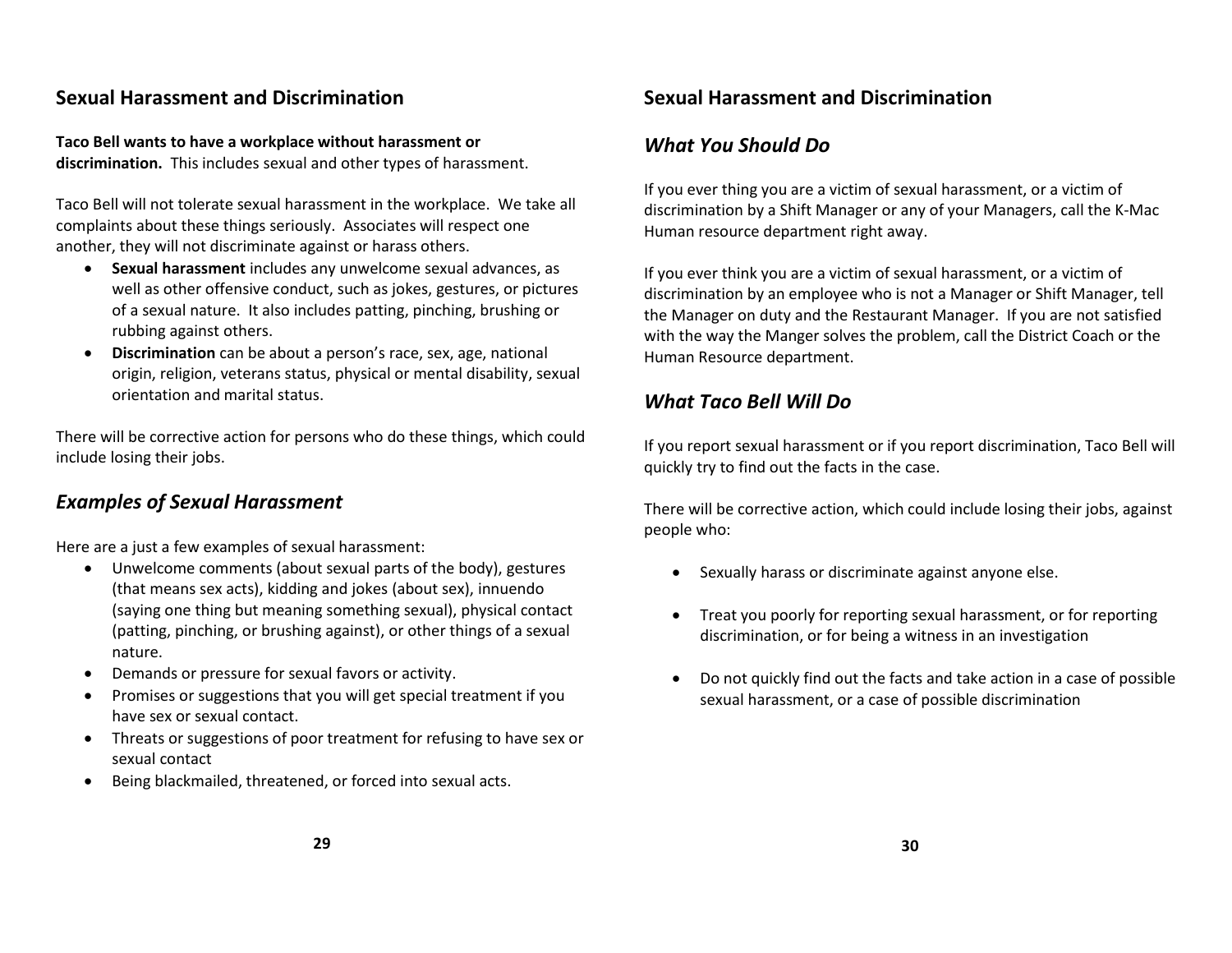# **Schedule, Pay and Benefits**

# *Paycards/Direct Deposit*

You will be paid every two weeks.

- Employees will be given the option of receiving their pay on a paycard or via direct deposit.
- Ask your Manger what day of the week your pay comes
- If your payday changes, or if there are problems with your pay, your Manager will tell you.
- If you have questions about your pay, ask your Manager.

# *Payroll Deductions*

The law says that Taco Bell must take certain deductions from your paycheck. This includes federal, state, and social security taxes. Some cities also deduct taxes.

If you qualify for benefits, you may tell Taco Bell to deduct insurance premiums.

# *Work Schedules*

Your Manager will give you your work schedule. Managers post the schedule as early as they can. They try to keep to the posted schedule. If the restaurant gets busier or slower, however, the Manager may have to change your hours.

- You must know your work schedule. Report to work when you are scheduled
- If you are going to be absent or late, tell the Manager on duty at least 3 hours before your shift starts
- You clock in when you start to work. You clock out when you end your shift.

# **Schedule, Pay and Benefits**

# *Work Schedules*

- If you work the last shift, you may not be able to clock out because the store computer is preparing end of day reports.
- When that happens, write down your clock out time. Give it to your Manager to put into the computer. The next time you work, make sure the Manager did this right.
- If you need to trade shifts or days off with a co-worker, get your Manager's approval at least one day before you do this.
- Federal and state laws require you to be paid for all the hours you work.
	- Do not work before you clock in or after you clock out.
	- If you arrive early for your shift, do not clock in until you start work. If your Manager asks you to start early, clock in.
	- If you must stay after your shift for any personal reason, like waiting for a ride, clock out and not do any work. If your Manager asks you to work, clock in again.

# *Work time and Overtime Pay*

The Wage and Hour Law says you must be paid for the time you work.

- If you work over 40 hours in a work week (7 days), you will be paid overtime. This is 1 ½ times your regular hourly rate
- The law does not allow overtime worked in one week to be carried over into the next week and paid to you as regular time. Call the Human Resource department if you are asked to do this.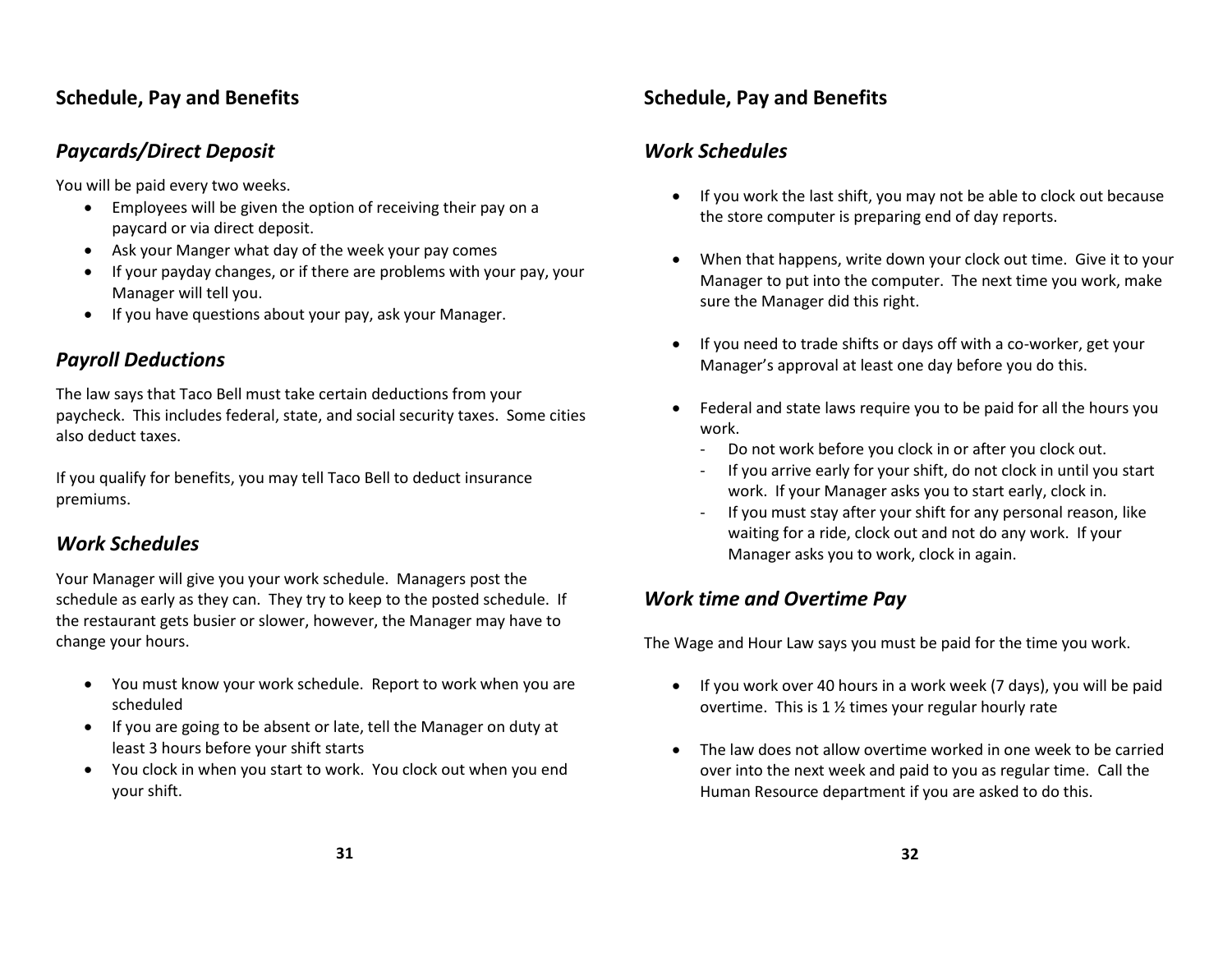# **Schedule, Pay and Benefits**

# *Family and Medical Leave (See Appendix B)*

We know sometimes you may need extra time to balance work and family life. Taco Bell's Family Leave Policy give you up to 12 weeks of unpaid leave in a 12-month period, if you qualify. You can do this for any of these reasons:

- To care for your newborn, newly adopted child, or a newly placed foster child.
- To care for a spouse, parent, or child who has a serious health problem.
- If you cannot work at all, or if you cannot do an essential part of your job because of your own serious health problem.

Your benefits can continue during Family Leave, but you must keep paying your personal benefit contribution. When you come back from Leave, you will be given the same or equal position you had before. You will also get the same benefits and other employment terms and conditions.

See Appendix B to learn more about Taco Bell's Family Leave Policy.

# **Schedule, Pay and Benefits**

#### *Leave of Absence*

If you are not available for work for more than 14 calendar days, you will lose your job. This is true unless you are absent for approved vacation, illness, or Family and Medical Leave (see Appendix B for more information).

If you are ill or injured, tell your Manger what keeps you from working. When you return to work, you must give your Manager a doctor's note.

All doctor's notes must state the medical reason for your absence and the dates you were unable to work. You could lose your job if you don't have a doctor's note or if you don't tell your Manager.

**You must quit your job if you wish to take a leave of absence of more than 14 calendar days (other than for approved vacation, illness, or Family and Medical Leave).**

#### *Rest and Meal Periods*

Because of variations in the flow of business activity – busy times and slow times – your Manager may grant a short rest or meal period. You are to remain on the clock and immediately return to your work station should business activity require an interruption of your rest or meal period. Your manager will tell you when and where you can eat, drink, read and smoke.

#### *Meal Discounts*

You will get a 50% discount on a meal. All meals must be rung up on the register. You get this immediately prior to, during or at the conclusion of your scheduled shift. All other times you pay full price for food. Food purchased at discounted prices is to remain in the restaurant and cannot be shared with friends or family members.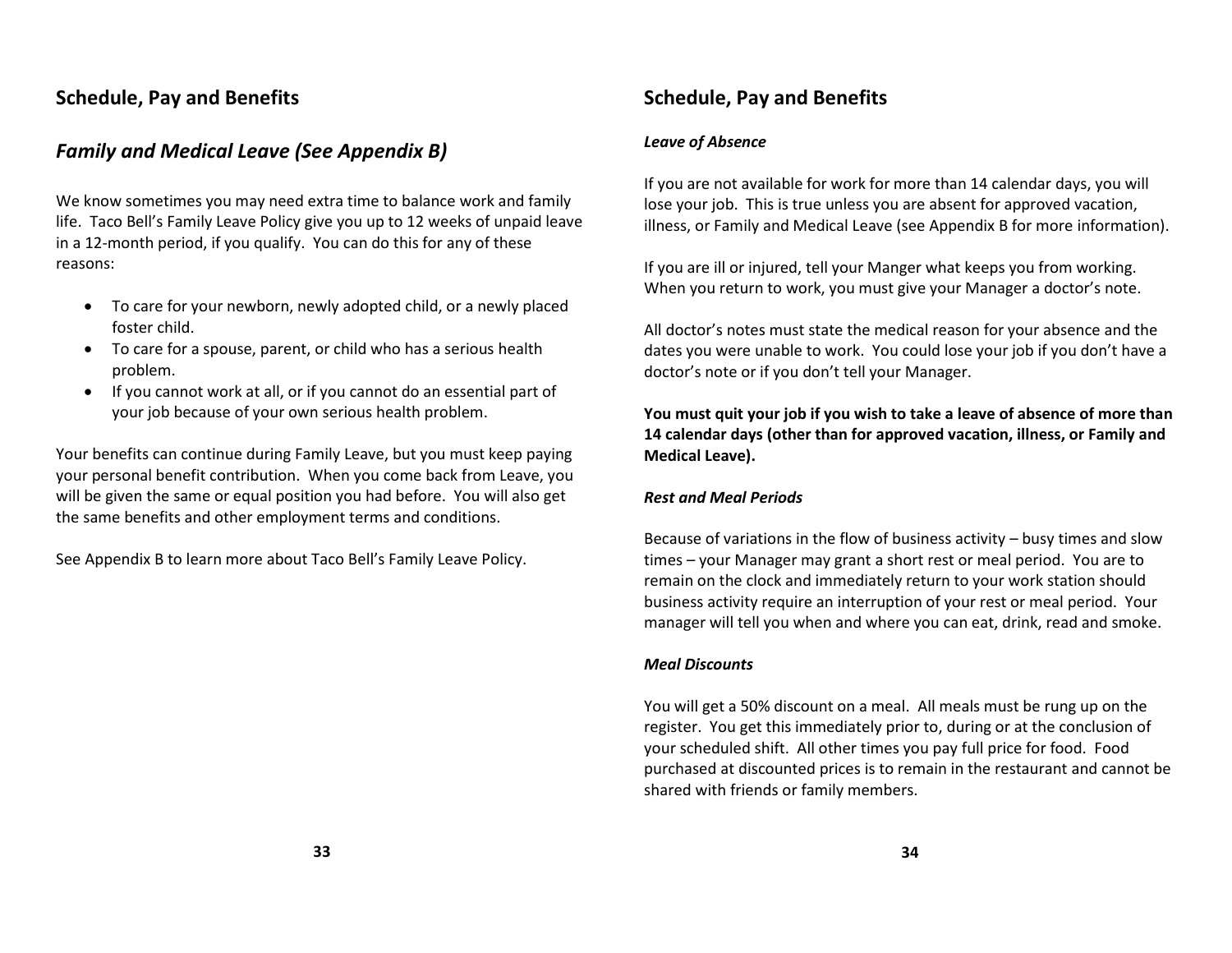# **Schedule, Pay and Benefits**

## *Service Date*

- Your service date is the first day you work at Taco Bell. It is used to calculate many benefits such as vacation.

- If you have worked for Taco Bell before, then your service date is your most recent date of hire.

# *Incentive Contests*

Sometimes Taco Bell sponsors special events and contests to increase sales, to promote specials or new menu items, or to improve customer service.

- There might even be awards and prizes you could win. If you do win something, remember you have to pay taxes on it.
- Your Manager will tell you about any special events in your restaurant.

# *Vacation Pay*

If you are an hourly paid employee, you'll be eligible for one week of paid vacation after you have completed ONE year of continuous employment from your service date, two weeks of paid vacation after you have completed TWO years of continuous employment from your service date and three weeks after you have completed TEN years of continuous employment from your service date. You will be paid on the 1st check of the following month of your anniversary month. It will be an average of the last 12 weeks prior to anniversary date.

> 1 year of continuous employment = 1 week of paid vacation 2 years of continuous employment = 2 weeks of paid vacation 10 years of continuous employment = 3 weeks of paid vacation

Your regular hourly rate X The average of the last 12 weeks pay Prior to anniversary date

> Overtime hours are included, but don't Pay time and a half on overtime hours **35**

# **Schedule, Pay and Benefits**

## *Vacation Pay*

Vacation pay for restaurant managers and assistant managers, and office personnel will be as follows:

- 1 week of vacation after 1 year of service
- 2 weeks of vacation after 2 years of service
- 3 weeks of vacation after 10 years of service

Vacations will be earned only on your anniversary date. If your employment is terminated, there will be no proration of a vacation for the partial year you have worked. (this coincides with the policy of the vacation being earned on the anniversary date.) The District Coach must approve your vacation request before you can take vacation. There are no carryovers on vacations. They must be taken before your anniversary date rolls over.

# *Profit Sharing/Retirement*

K-Mac provides a 100% company funded profit sharing/retirement benefit for eligible restaurant personnel. You will be eligible upon reaching 21 years of age and 2 years of service in which you work 1000 hours or more. You will participate in the plan as of January 1 or July 1 after meeting the eligibility requirement. As a plan participant, you may be eligible for company funded contributions based upon company performance and your eligible earnings. Once a plan participant, your retirement account is fully vested. Upon reaching eligibility for this valuable benefit, you will receive a Summary Plan Description which more fully describes your rights under the plan rules.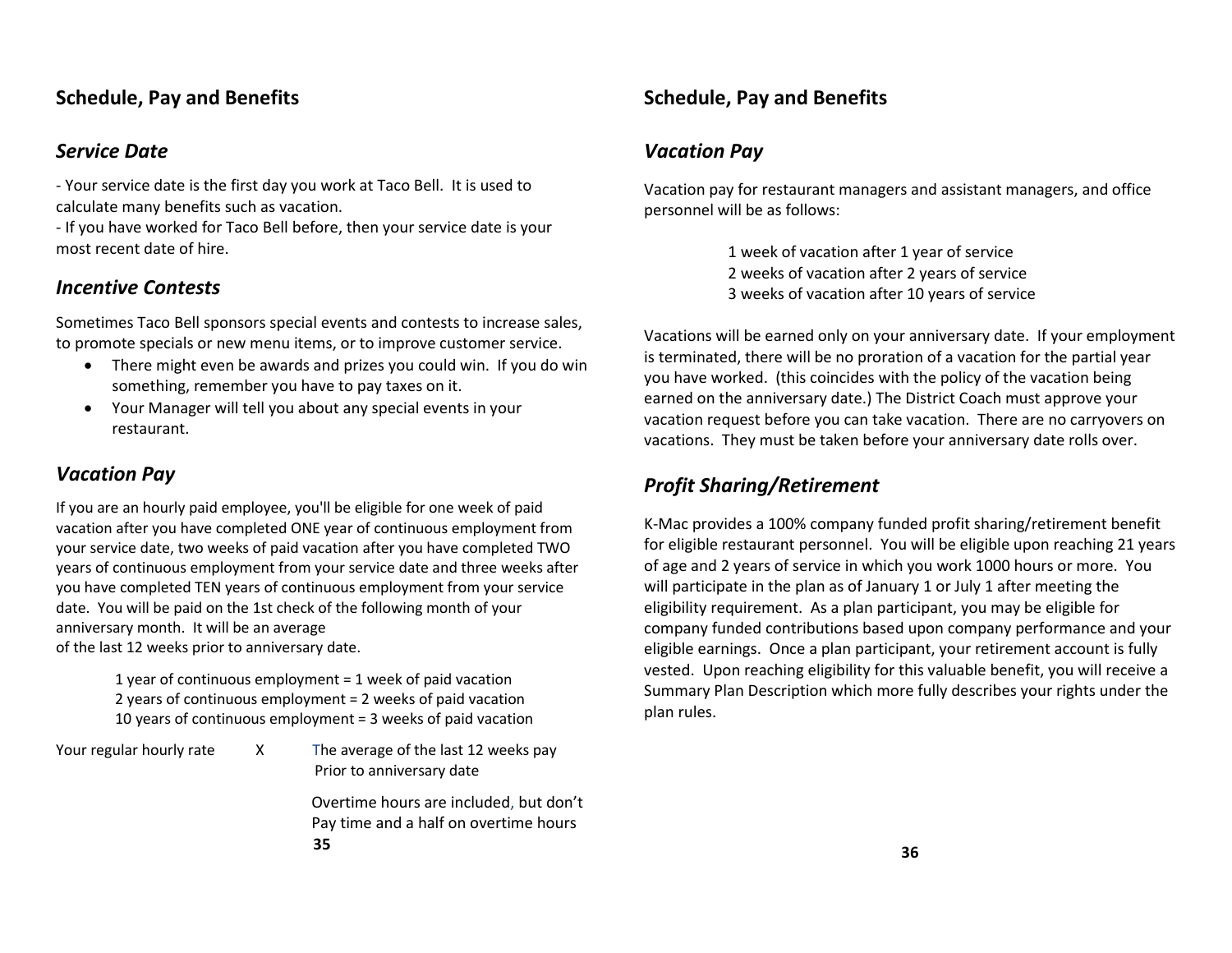# **Appendix A: Corrective Action**

## *How Corrective Action Works*

The "Do's and Don'ts" and other points in this handbook are not a complete list.

- Taco Bell expects you to act properly always. Treat your co-workers and customers right. Show common sense, good business judgment, and obey all laws and regulations
- Any poor behavior can lead to corrective action against you.

Corrective Action may include any one or more of the following:

- A verbal action
- A written action
- Losing your job (Termination)

# *Critical Violations*

A Critical Violation means you could lose your job right away. Here are examples of some, but not all, Critical Violations:

- Sexual harassment of a co-worker, customer, or third party.
- Failure to take corrective action when sexual harassment is observed or reported
- Threatening, attempting to strike, or striking a co-worker, customer or third party.
- Discrimination against a co-worker, customer or third party.
- Failure to follow equal employment opportunity standards.

# **Appendix A: Corrective Action**

# *How Corrective Action Works*

- Taking or lending Taco Bell or employee funds or property without permission.
- Possession (without prescription), sale, current use, distribution or being under the influence of any drug, chemical, controlled substance, or alcoholic beverage.

(K-Mac Enterprises, Inc./Taco Bell reserves the right to drug test any associate suspected of sale, distribution, or use of drugs while on duty, post accident, or on a random basis.)

- Possessing or using any firearm or other weapon on or in Taco Bell property. This includes possessing such in a vehicle.
- Releasing any Taco Bell confidential or private information.
- Falsifying, stealing, or destroying Taco Bell documents (including personnel files) and paperwork, or purposely making false statements or misleading a member of Taco Bell management.
- Violating Taco Bell health, security, or safety policies or procedures that cause or could cause the illness or injury of an employee, customer, or third party.
- Violating cash handling procedures, including making a late bank deposit.
- Destroying company property.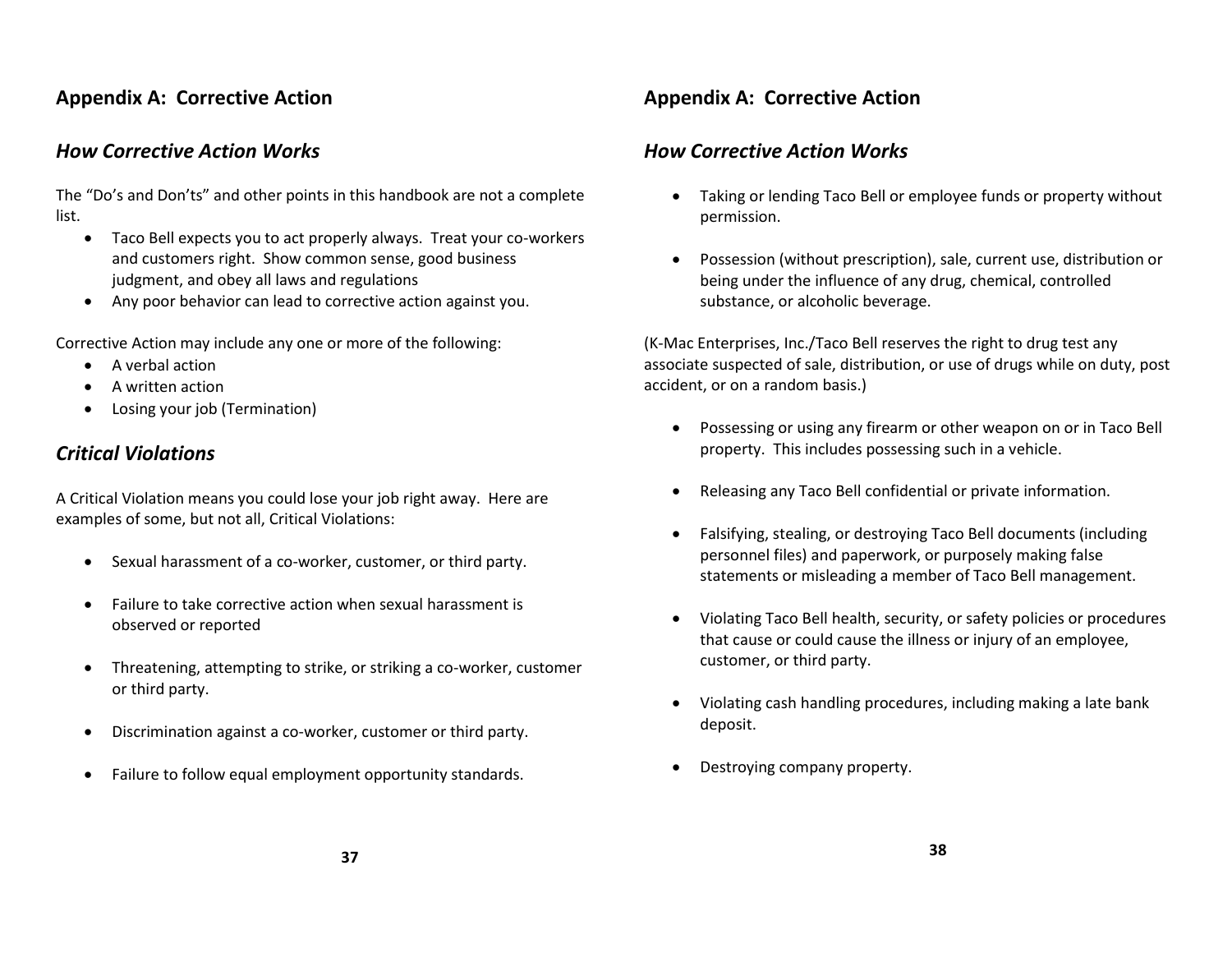## **Appendix A: Corrective Action**

## *How Corrective Action Works*

- Taking or giving away Taco Bell property, including food and products, without permission.
- Not paying employees for all time worked, falsifying or destroying time records, or misstating the facts about wages or hours.
- Clocking in or clocking out for anyone other than yourself.

**NOTE:** In some cases, Managers, Assistant Managers, and Shift Managers may make legal changes to time records at the Manager's work station.

- Requiring or letting any hourly employee work "off the clock".
- Not following proper procedures for completing the I-9 form.
- Hiring or allowing any minor under sixteen years of age to work.
- Not paying overtime to any hourly employee who works over forty hours in a week.

## **Appendix B: Family and Medical Leave**

## *How Family & Medical Leave Works*

Taco Bell recognizes that there are certain situations when associates may need extra time to balance their work and family life. This Family Leave Policy is established in accordance with the Family and Medical Leave Act of 1993("FMLA") effective August 5, 1993. This Family Leave policy ("Family Leave" or "Leave") provides up to 12 weeks of unpaid Leave within a 12 month period of eligible associates who need time off for any of the following purposes:

- To care for your newborn, a newly adopted child or a newly placed foster child;
- To care for your spouse, parent or child, who has a serious health condition; or
- On account of your inability to work at all or to perform any one essential function of the job due to your own serious health condition.

You are entitled to have your benefits continued during Family Leave, but you must continue to pay your personal benefit contribution. On return from Leave you are entitled to be restored to the same or equivalent position as held when Leave commenced, and with the same benefits and other employment terms and conditions.

**Available Family Leave** – Your total eligibility for Family Leave equals the maximum of 12 weeks of Family Leave minus the amount of Family leave taken during the 12 months preceding the date when requested Family Leave begins.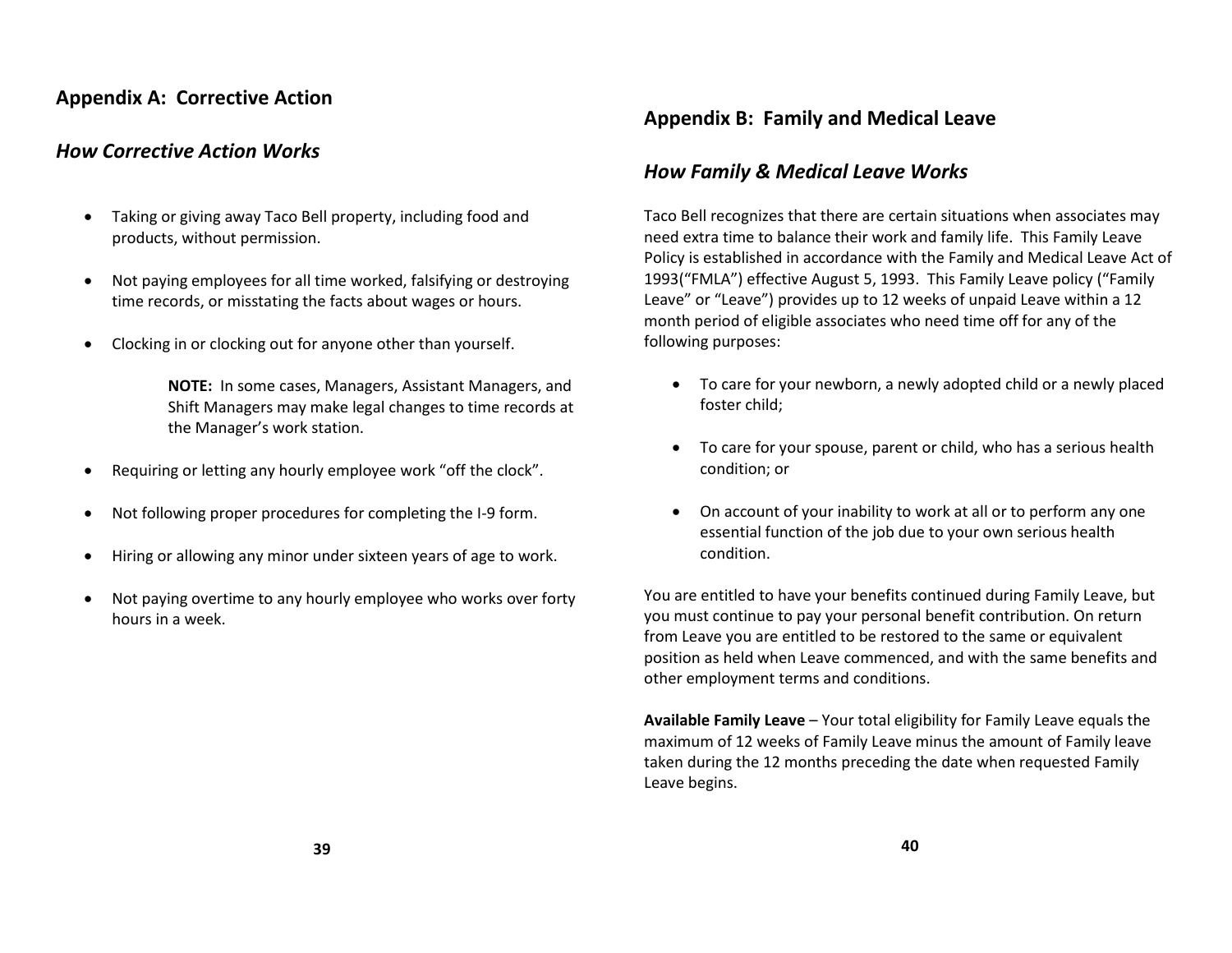## **Appendix B: Family and Medical Leave**

#### *How Family & Medical Leave Works*

**Eligibility** – You are eligible for Leave if you, (a) have at least 12 months of service with Taco Bell and (b) have worked at least 1,250 hours for Taco Bell during the 12 months before the date of Leave is to begin (c) are employed at a worksite where there are at least 50 Taco Bell associates employed within 75 miles.

**Reduced Leave Schedule –** This a Leave schedule that reduces the associate's usual number of hours per work week or per workday.

**Serious Health Condition** – Defined as an illness, injury, impairment, or physical or mental condition involving (1) inpatient care (an overnight stay in a medical facility); or (2) continuing treatment by a health care provider (defined as a period of incapacity lasting 3 or more days incapacity due to pregnancy or prenatal care, incapacity or treatment for a chronic serious condition, a permanent or long-term period of incapacity, or an absence for multiple medical treatments). Leave for birth or placement for adoption or foster care must be concluded with 12 months of birth or placement.

Generally, you must take Family Leave on an uninterrupted basis. Under certain circumstances you are allowed to take intermittent or reduced schedule Leaves not to exceed 12 weeks in total. Intermittent and reduced schedule Leaves may be taken whenever Leave is medically necessary because of serious health condition or that of your spouse, parent or child. However, intermittent or reduced schedule Leave is subject to Taco Bell approval when used after the birth or placement for adoption or foster care of a child. You may be transferred to a temporary alternative job (and which carries equivalent pay and benefits for which you are qualified), that better accommodates the intermittent or reduced schedule Leave than your regular job.

## **Appendix B: Family and Medical Leave**

**Intermittent Leave** – Intermittent Leave is leave taken in separate periods of time due to a single qualifying reason, and may include periods from an hour or more to several weeks.

**Request and Approval** – If you feel Family Leave is necessary speak to your manager.

You must request Family leave from taco Bell at least 30 days in advance of the Leave date. When the need for Leave, or its approximate time, is not foreseeable, you must give Taco Bell notice of the need for the Family leave as soon as practicable under the facts and circumstances.

**Certification of Illness** – If Family Leave is requested because of your own or an immediate family member's serious health condition, a medical certification form must be completed by the health care provider and must be provided to Taco Bell within 15 calendar days. Periodic recertification may also be necessary. Second or third medical opinions may be required at Taco Bell's expense.

**Substitution of Available Paid Leave** – You are required to first use your available paid Leave as Family Leave before going into an unpaid Leave status. When used for Family Leave purposes, up to a maximum of 12 weeks of paid Leave will be substituted for unpaid Family Leave. Your paid Leave will count against the Family Leave time you have available.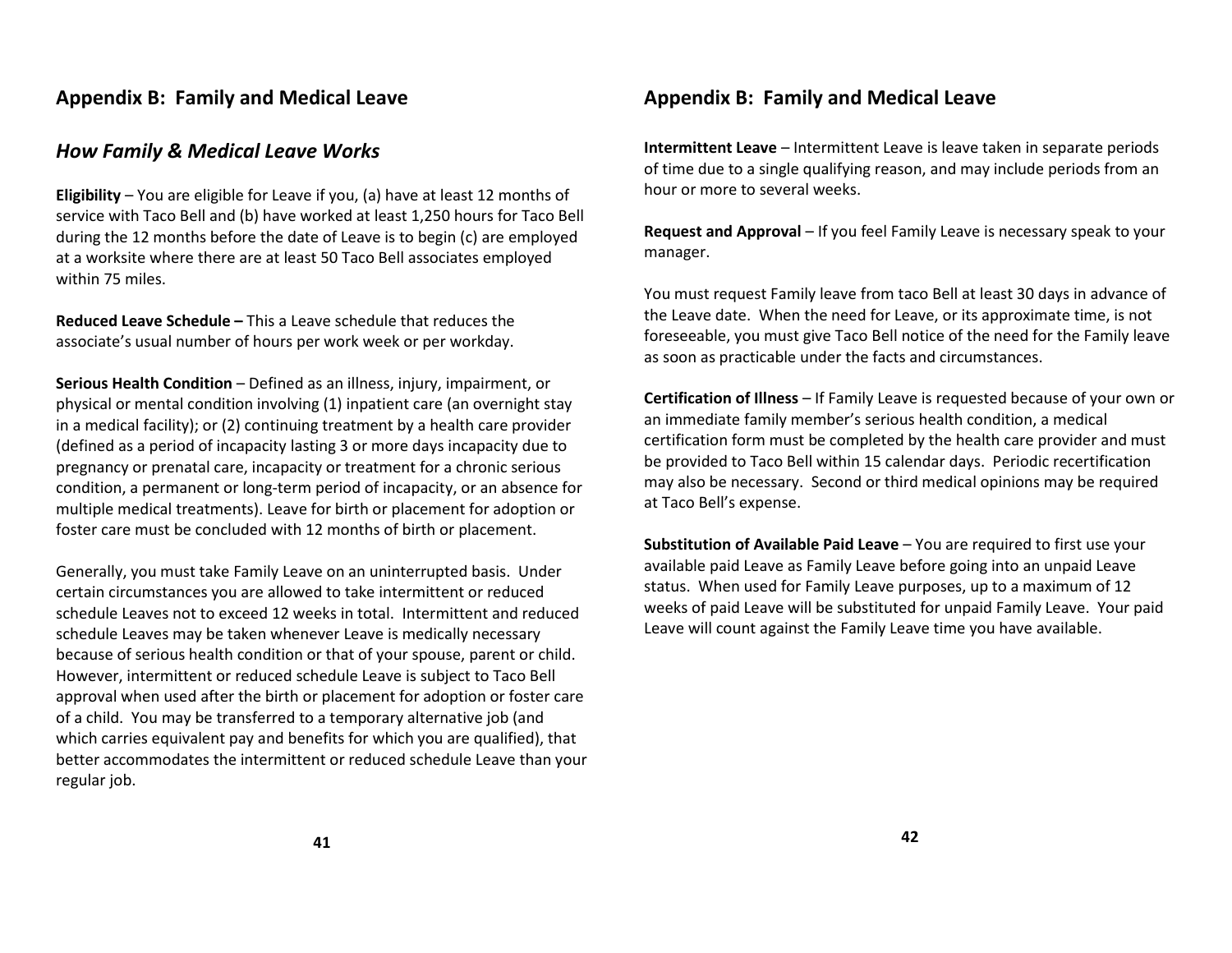## **Appendix B: Family and Medical Leave**

**Benefits** – During the Family leave, Taco Bell will continue to pay its portion of your benefit premium (if any) and you must continue to pay your portion of the premium. If you fail to pay your portion of the premium, coverage may be lost. If you do not return to work at the end of the Family Leave, you will be required to reimburse Taco Bell for the payments the company made to maintain your benefits during any unpaid Family Leave period. While on Family Leave, you will continue to earn credited service for benefits and other purposes. Accrual of other benefits, such as vacation, etc., shall be governed by the terms and conditions of policies covering such benefits.

**Return to Work** – You must contact your manager at least once every 30 days during Family leave regarding your status and intent to return to work. Taco Bell will try to ensure that your position is available if you report to work at the end of authorized Family leave on the next business day, or, if a restaurant associate, on the next day on which you are scheduled to work. If your former position is no longer available, an equivalent position will be found for you with equivalent pay, benefits and other employment terms and conditions.

**"Fitness for Duty" Certification** – At the end of leave that was granted because of a serious health condition to yourself, a doctor's certification in a form prescribed by the company must be presented to the company to establish that you are able to return to work.

**Effect of Family and Medical Leave Laws** – The Family and Medical Leave Act, on which this Family Leave policy is based, does not affect any other federal or state law prohibiting discrimination. It does not supersede any state or local law that provides greater family or medical leave protection. Neither does it affect any obligation to provide greater Leave rights under an employment benefit plan.

## **Appendix B: Family and Medical Leave**

**NOTE:** This policy is intended to highlight Taco Bell's Family Leave program established in accordance with the federal Family and Medical Leave Act of 1993 (FMLA) and its regulations. It incorporates the FMLA by reference. This policy is written as clearly as possible with minimal use of technical words and phrases appearing in the law and regulations. It does not, however, include all the terms and conditions of the FMLA. The FMLA remains the final authority on the rights and responsibilities under Taco Bell's Family Leave policy. In the event of a conflict with this policy, the FMLA shall govern in all cases. For more information of the FMLA, you may contact the local office of the Wage and Hour Division, listed in most telephone directories under U.S. Government, Department of Labor, Employment Standards Administration.